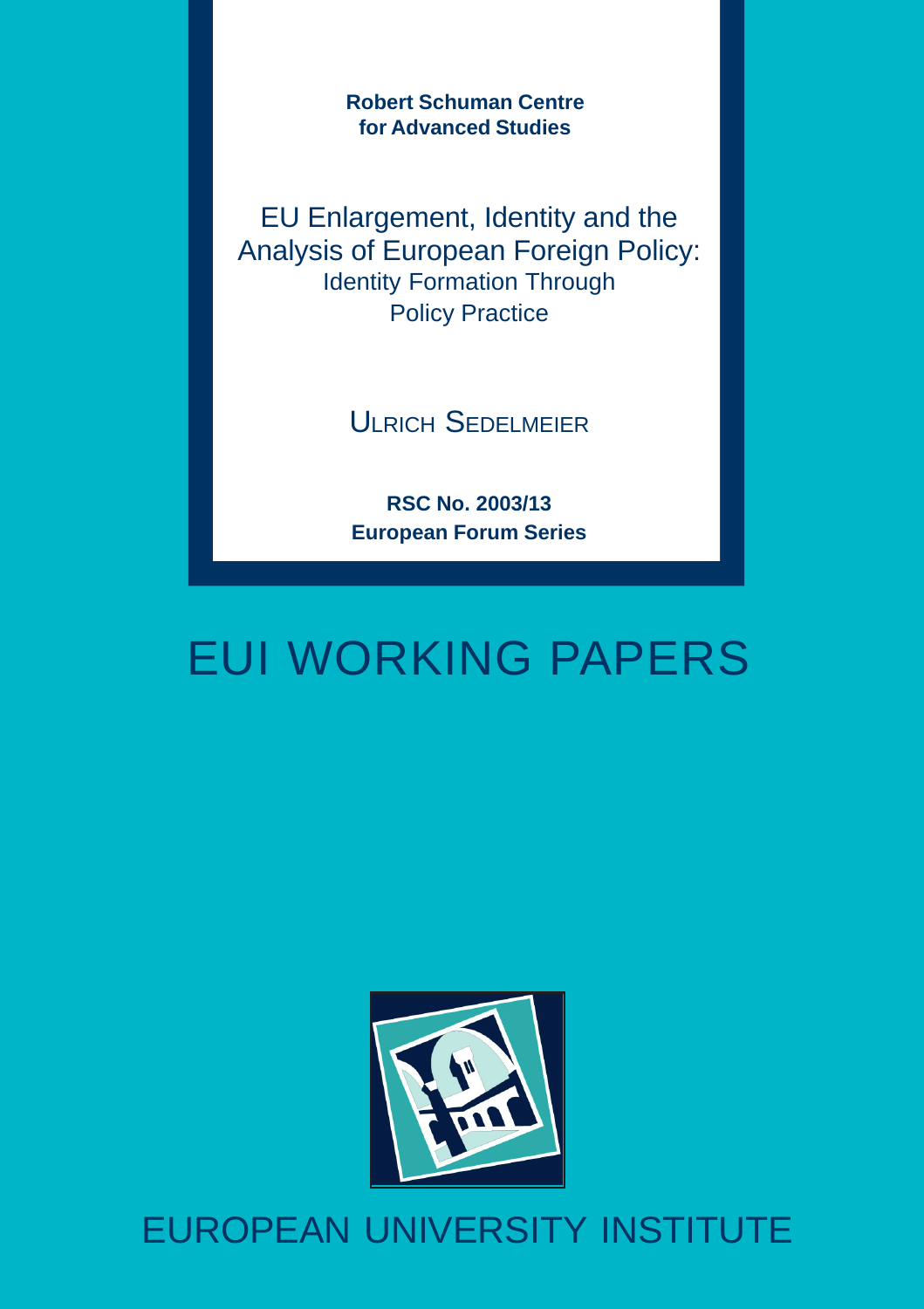All rights reserved. No part of this paper may be reproduced in any form without permission of the author(s).

> 2003 Ulrich Sedelmeier Printed in Italy in September 2003 European University Institute Badia Fiesolana I – 50016 San Domenico (FI) Italy

#### **Robert Schuman Centre for Advanced Studies**

*European Forum*

The European Forum was set up by the High Council of the EUI in 1992 with the mission of bringing together at the Institute for a given academic year a group of experts, under the supervision of annual scientific director(s), for researching a specific topic primarily of a comparative and interdisciplinary nature.

This Working Paper has been written in the context of the 2001-2002 European Forum programme on "Europe in the world: the external dimensions of Europeanisation" directed by Professor Helen Wallace with Mark Pollack and Professor Jan Zielonka as Associate Directors.

The Forum examined the various ways in which the European Union's policies and practices are exported to neighbours, partners and associates. Over the year Fellows involved in the Forum looked at particular policy issues, particular patterns of association, especially the enlargement process, and some elements of the transatlantic relationship. Papers presented explored the range from substantive policy to broad norms and values as they impact on how the EU addresses the challenge of partnership with third countries.

The EUI and the RSC are not responsible for the opinion expressed by the author(s).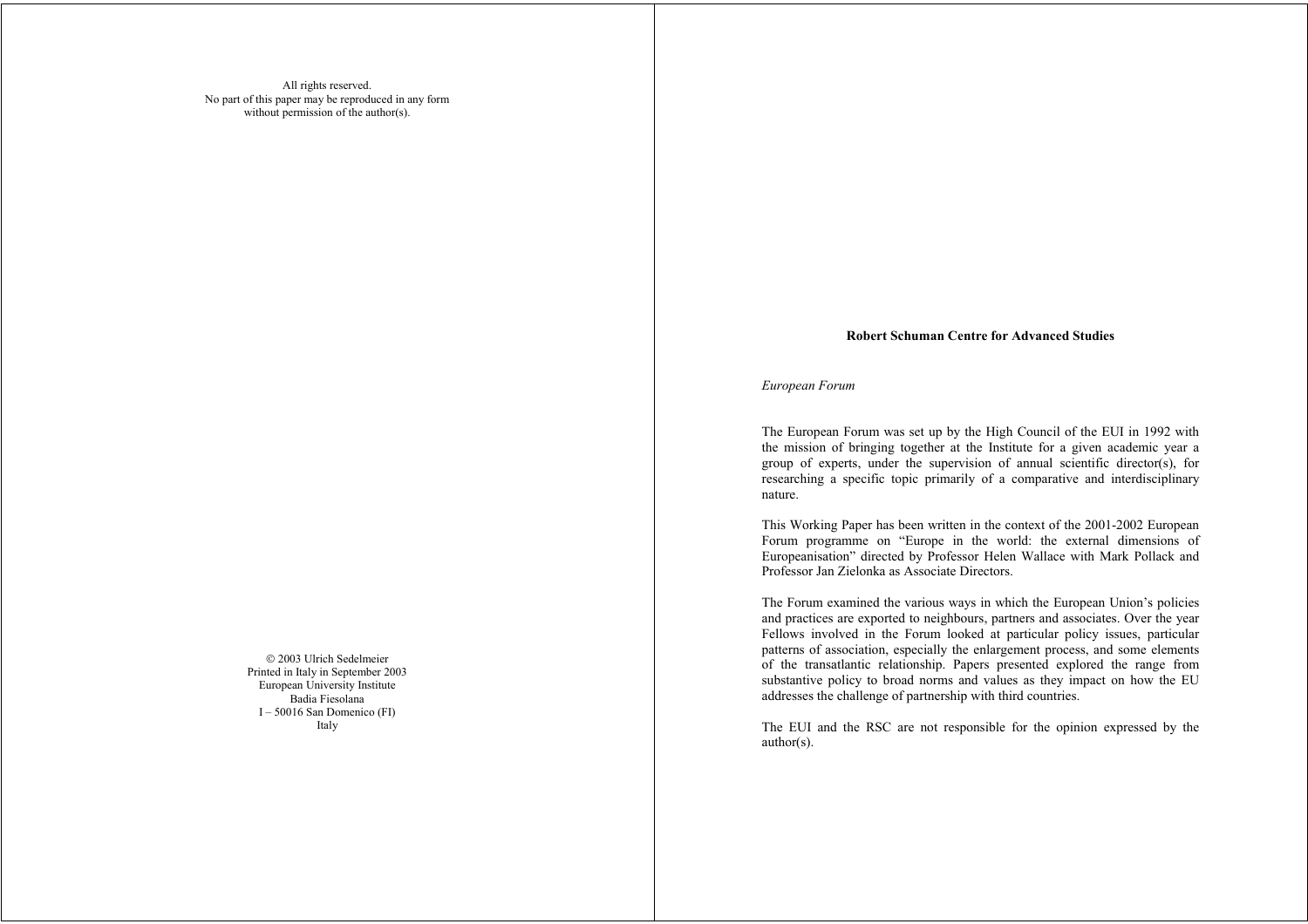EU Enlargement, Identity and the Analysis of European Foreign Policy: Identity Formation through Policy Practice

Ulrich Sedelmeier

#### **ABSTRACT**

The eastern enlargement of the EU provides an excellent vantage point to examine the interplay of EU identity and European foreign policy. Yet most analysis of eastern enlargement either focus on enlargement as a case of EU foreign policy or on enlargement as the result of EU norms and identity. They therefore neglect that the EU's enlargement policy practice itself is a case of EU identity formation that has a causal impact on European foreign policy. This paper argues that the EU's eastern enlargement has contributed to the formation of an EU collective identity as a promoter and protector of human rights and democracy. This particular aspect of EU identity has been concretised and articulated in its policy practice towards the central European accession candidates. The thus formed identity affects European foreign policy by creating an argumentative logic that strengthens the advocates of particular foreign policy options and initiatives that can be legitimised with references to this particular identity. The broader implication of this argument for the analysis of European foreign policy is therefore that a focus on identity formation at the EU level and on the causal impact of identity provides important insights for the analysis of European foreign policy.

Key Words: constructivism; European Union; enlargement; identity; foreign policy; rationalism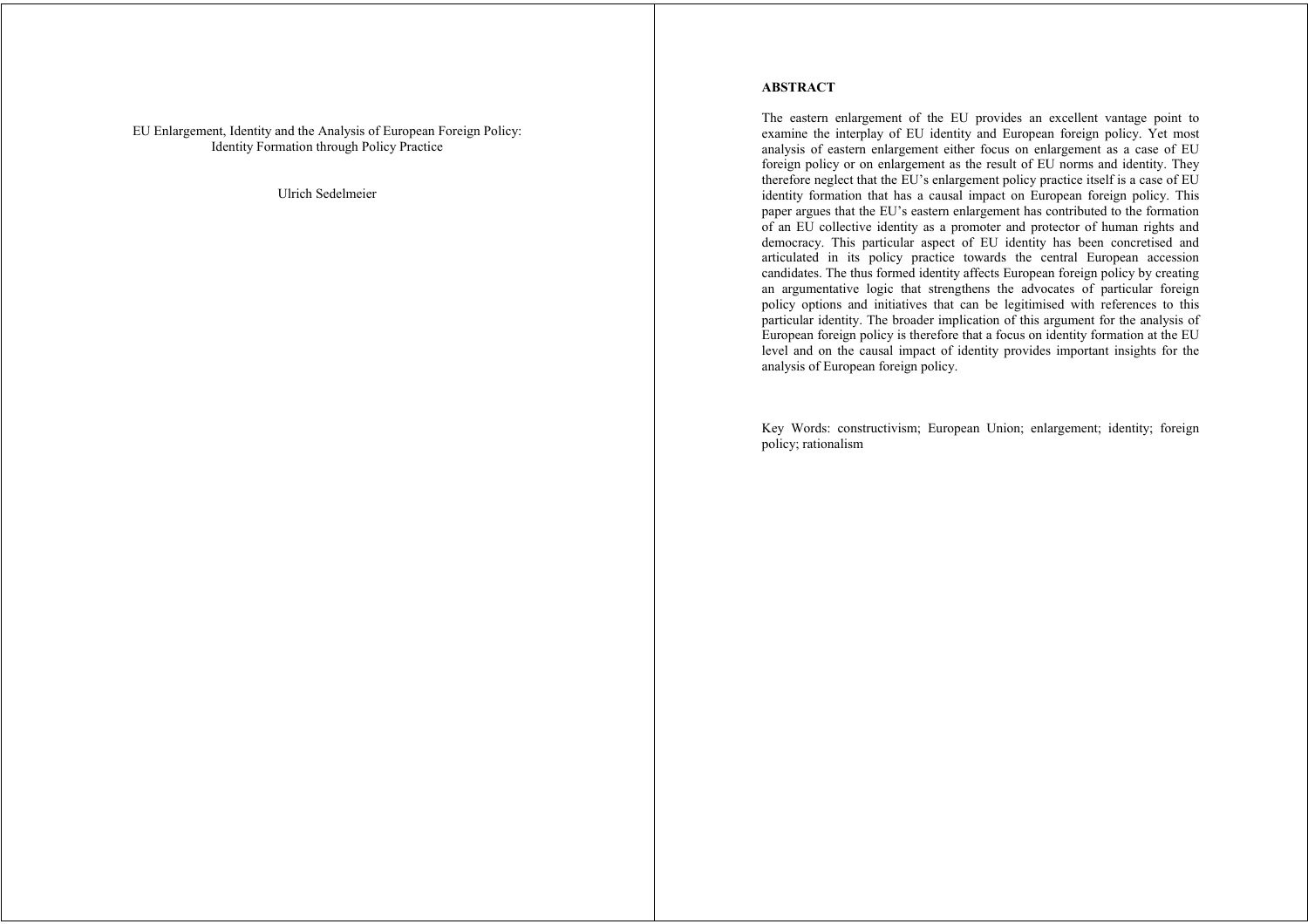# **INTRODUCTION<sup>1</sup>**

Most theoretically-informed studies of the eastern enlargement of the European Union (EU) take the EU's enlargement policy as the dependent variable of the analysis. These studies thus differ mainly in their choice of independent variables and accordingly suggest two broadly different explanatory frameworks.2 One strand of this literature that is set in the tradition of the predominantly rationalist literature on the EU's Common Foreign on Security Policy (CFSP) explains EU enlargement in terms of *EU foreign policy*. Another set of studies draws on the insights of social constructivist approaches in International Relations theory and ascribes EU enlargement to constitutive norms that characterise the *EU's collective identity*. While both approaches offer valuable insights into the EU's enlargement in their own right, their focus on enlargement as a dependent variable limits the potential contribution of a study of EU enlargement for both the study of EU identity and the analysis of European foreign policy  $(EFP)<sup>3</sup>$ 

I argue that EU enlargement should be not only considered the dependent variable in an analysis of EFP or of EU identity politics, but also as an independent variable that affects both EU identity and EFP. The EU's policy practice in the case of eastern enlargement, including discursive practises, has been an important focal point for EU identity formation. Through these practises, EU policy-makers (both in EU institutions and member states) have articulated and concretised important aspects of the EU's collective identity. These characteristics of the EU's identity go beyond what has been previously explicitly articulated, and hence has in subtle ways developed the EU's identity beyond what might have been an initial driving force for enlargement itself.

In particular, EU enlargement has contributed to the formation of a role of the EU in the promotion and defence of human rights and fundamental democratic principles. In turn, a thus concretised identity has the potential to influence EFP. It creates a certain bias for, and strengthens the argumentative power of those actors who advocate foreign policy options that can be legitimised with reference to this identity. An analysis of the EU's enlargement policy practice thus provides an excellent vantage point for an examination of the interplay between enlargement, identity and foreign policy and thus to explore the significance of EU identity for the analysis of EFP more generally. The broader implication of this argument for the analysis of EFP is therefore that a focus on the causal impact of identity and identity politics at the EU level provides important insights for the analysis of EFP.

The paper proceeds as follows. The next section presents two dominant strands of the theoretically-informed literature on EU eastern enlargement that considers the EU's enlargement policy as the dependent variable - rationalist foreign policy analysis and identity-based approaches - and argues that both neglect significant aspects of the interplay of enlargement, foreign policy, and identity politics. Section 3 traces the evolution of a particular aspect of EU identity trough its policy practice in the case of eastern enlargement: the role of the EU in the promotion and protection of human rights and democracy. EU enlargement served as a particular focal point for the articulation and concretisation of this identity.

The remaining sections examine how such an EU identity affects EU foreign policy. Section 4 argues that a "logic of arguing" and "rhetorical action" are particularly relevant, since the diffuse nature of EU collective identity and its characteristic as a collective, rather than a shared, property of the EU, often leave it open to interpretation and debate which concrete course of (foreign policy) action is conform with EU identity. Section 5 emphasises the importance of discursive practices and of policy entrepreneurs for the policy impact of EU identity on EFP. Section 6 illustrates this argument with cases that cannot be easily explained entirely on the basis of bargaining between material utilitymaximising actors.

## **EU EASTERN ENLARGEMENT AS A DEPENDENT VARIABLE: FOREIGN POLICY AND IDENTITY-BASED EXPLANATIONS**

#### **Rationalist Foreign Policy Analyses**

Most of the theoretically-oriented literature on EU eastern enlargement considers the EU's enlargement policy as the dependent variable.<sup>4</sup> In this literature we can broadly distinguish two different explanatory frameworks. One set of studies is set within the framework of (rationalist) foreign policy analysis,<sup>5</sup> while the other emphasises the impact of EU identity on its enlargement policy.

The former considers the EU's policy towards the central and eastern European countries (CEECs) as a particular case of EU foreign policy (see e.g. Niblett 1995; Torreblanca 1997; Smith 1998a; Zielonka 1998). This literature shares the assumptions that EU policy is, or ought to be, driven by common concerns about security and that the key (foreign policy) goal of EU policy is hence the promotion of stability in the CEECs. The transformation processes in the CEECs entailed the risk of political instability from which the western European countries might not be able to insulate themselves easily. The EU has at its disposal a range of policy instruments that it can (should) use to combat this risk and promote stability. These instruments include trade and aid policies and the perspective of membership, as well as the conditionality that can be attached to offers of cooperation and integration (see e.g. Smith 1998b). The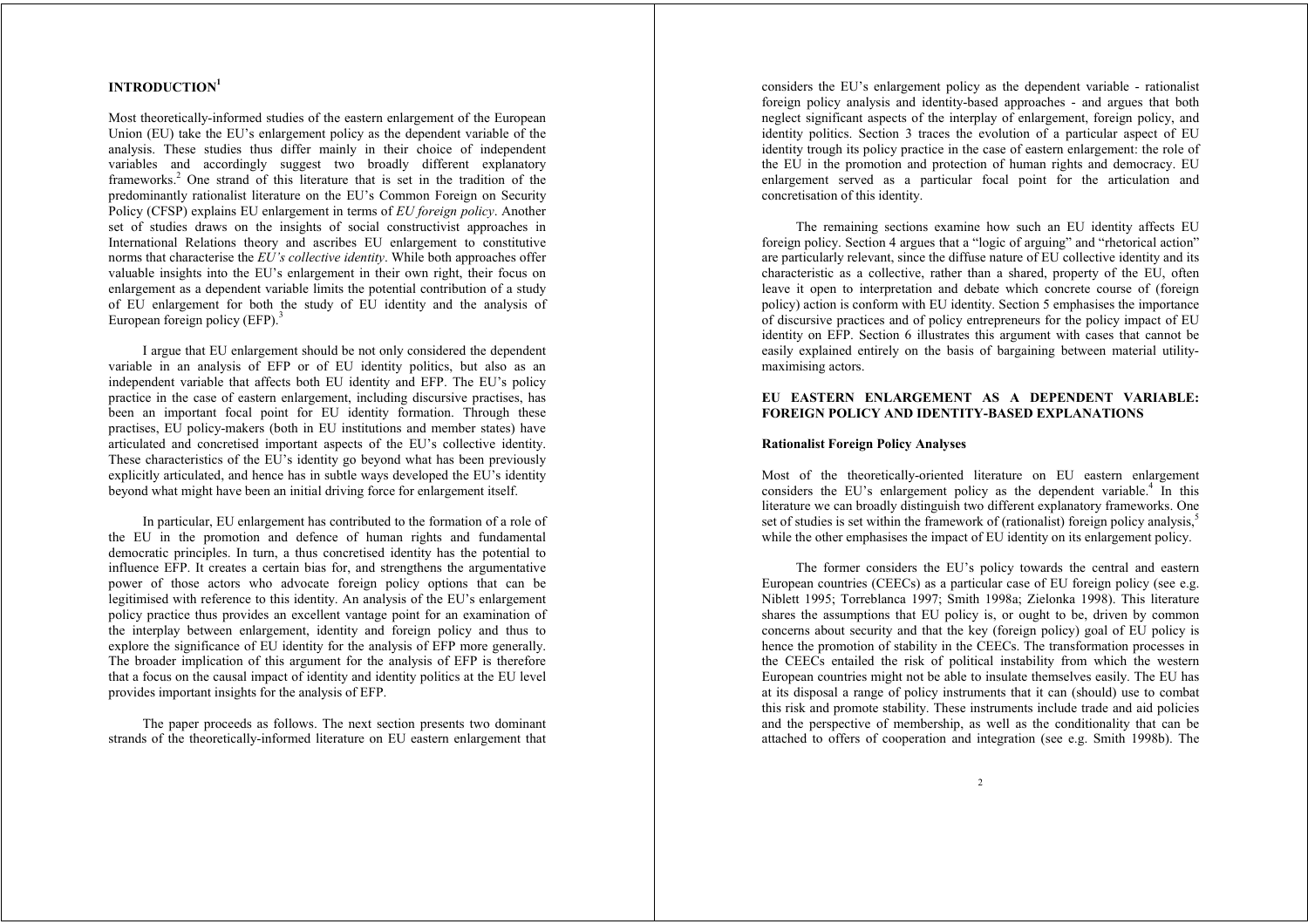central question in these studies is thus how effectively the EU use theses instruments to alleviate security concerns and potential threats to stability. These studies consider similar factors that shape the EU's foreign policy capacity, such as the divergent interests between the member states, domestic interests, or the institutional structure of CFSP.

From this foreign policy perspective, the success of the EU's policy towards the CEECs is thus a crucial test case of the EU's capacity as an actor in international politics. This view of enlargement relates to the central question in most studies of CFSP that examine the EU's 'actorness', or the EU's 'international role', namely whether the EU is able to assert itself as an actor in international politics that is capable of promoting collective foreign policy goals (see e.g. Bretherton and Vogler 1999; Hill 1993; Laffan *et al.* 2000: 167-72; Peterson 1998, 11-3; Smith 1996; 2000; Soetendorp 1994).

The assessments of the effectiveness of EU foreign policy in the case of the CEECs differ, however. Smith (1998a), for example, concludes that the EU was indeed able to formulate an active and coherent policy. By contrast, Zielonka identifies a "strategic deficit" in the EU's policy towards the CEECs. While he also acknowledges that EU policies were "generous, timely and comprehensive", he argues that they "emerged by default rather than by design" and that the EU's activities have "lacked a clearly-defined strategic purpose" (1998, 132). In a similar vein, Torreblanca argues that the EU's policy was characterised by "foreign policy gaps", namely the "[lack of] coherence between [declared] ambitions and [actual] policies"  $(1997, 2)^6$  that resulted from "successive and mutually reinforcing breakdowns *within* and *between* different levels and stages of the decision-making process" (1997, 3; emphasis in original).

Such studies of EU enlargement certainly provide important insights in their own right. However, there are limitations to how much they can tell us about the significance of EU enlargement for EFP. Since these analyses only treat EU enlargement policy as one case among many that test the EU's significance as an international actor, they neglect the significance of this particular policy for the subsequent conduct and content of EFP. To be sure, some studies consider the possible impact of new members on the future of CFSP in an enlarged EU, such as the addition of further foreign policy priorities or of new borders and neighbours (see e.g. Allen 1998; Ginsberg 1998; Kirchner 1999; Sjursen 1999). However, they do not consider a "deeper" impact of the EU's enlargement policy practice on the normative basis on which deliberations about EU foreign policy take place and on collective understandings that underpin EFP. This analytical blind spot results from the rationalist and materialist assumptions that underpin most studies of CFSP. The assumption

that actors are driven by narrow self-interests that are primarily influenced by material factors leads them to ignore the impact of identity on EFP and of identity-formation through the EU's enlargement policy practice.

This neglect of the possible role of EU identity might appear surprising. A number of studies in the CFSP literature explicitly analyse, or at least refer to, the EU's "international identity" (e.g. Whitman 1997; Manners and Whitman 1998).<sup>7</sup> More recently, this notion has also found its way into the analysis of the EU's external economic relations (Damro 2001). However, most authors use the term (international) identity interchangeably with the notion of the EU's "actorness". While the notion of the EU's identity has thus become fairly common in studies of CFSP, the terms "identity" or "role" are rarely used in a "deeper", more sociological, sense and are exogenous to the analysis.<sup>8</sup> Actors' identities are treated as pre-existing and fixed and few studies accord identity a causal impact on EU foreign policy.

#### **Identity-based Approaches**

Another set of analyses of EU enlargement consider the impact of EU identity more explicitly. The common point of these studies is the argument that EU enlargement is difficult to explain without considering the role of social factors, such as the EU's identity and social norms that constitute this identity (Fierke and Wiener 1999; Friis 1998; Schimmelfennig 2001; Sedelmeier 1998; 2000; Sjursen 2002). This perspective has thus strong affinities with the social constructivist argument that actors' interests are not given, but are shaped by their (collective) identities that are constructed through (social) interactions and that suggest to them through which types of behaviour these identities are enacted (see e.g. Jeppersen *et al.* 1996; Wendt 1999); with notions of social action in which actors perform certain roles through symbolic and dramaturgic action (see e.g. Jachtenfuchs 1993, 7-8); and with (sociological) institutionalist accounts, in which actors conform to institutional roles by following a "logic of appropriateness" (March and Olsen 1989). In this perspective, EU policymakers do not only calculate which strategy is most likely to advance their particular interests in the relation with the CEECs or what their collective (material) interests with regard to these countries are. Rather, eastern enlargement reflects a sense of what EU institutions and member states consider appropriate behaviour for the role that they collectively ascribe to themselves as representatives of the EU - in their relations with the CEECs and the behavioural obligations their identity entails for this particular relationship.

To be sure, there are differences and scope for debate among these studies. One difference concerns which aspects of EU identity are considered relevant for the EU's eastern enlargement policy. Is it more broadly the identity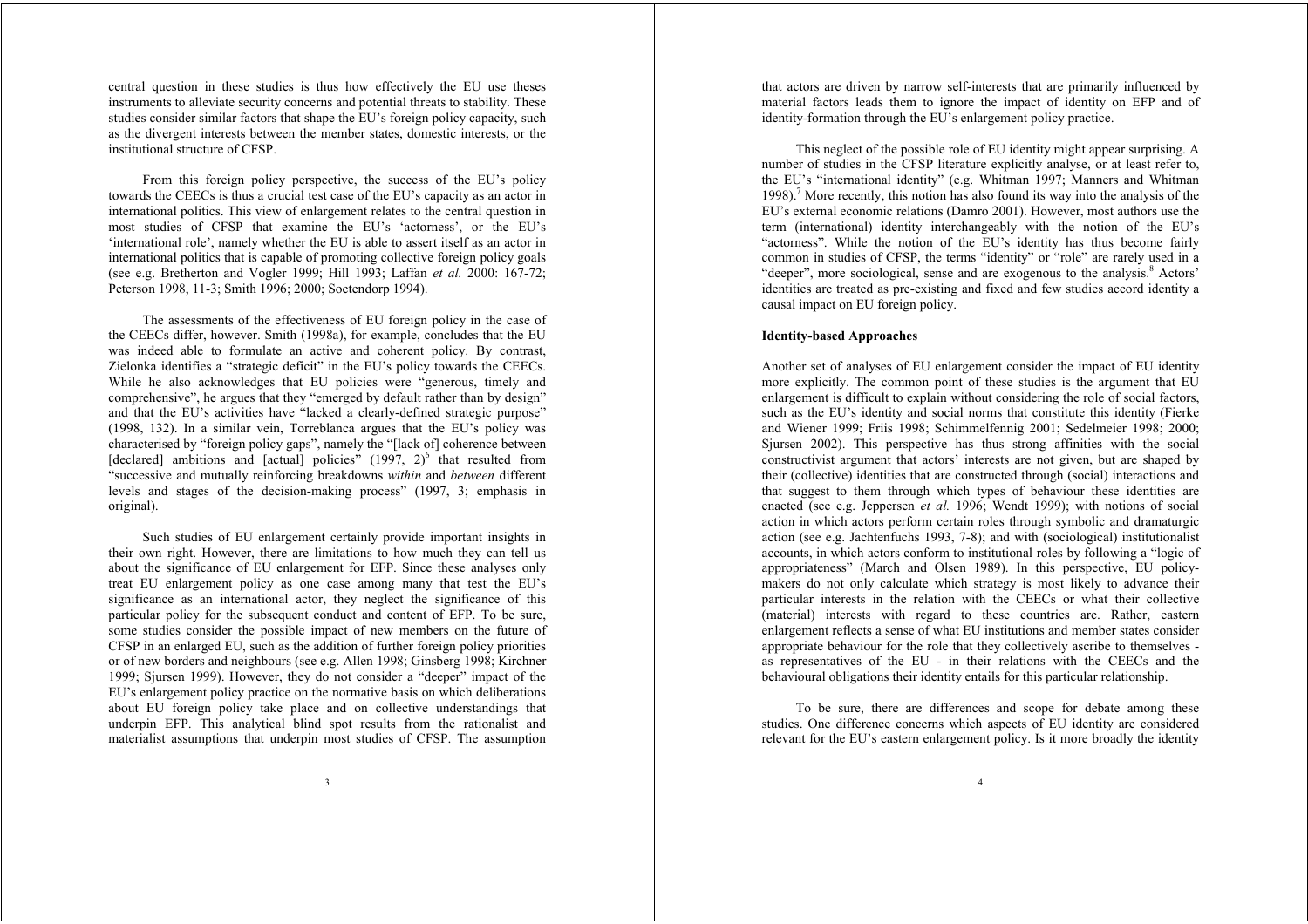of the EU as a community of liberal democracies (Schimmelfennig 2001), the EU's pan-European identity (Friis 1998), or the more specific role- and identity constructions of the EU towards the CEECs (Fierke and Wiener 1999; Sedelmeier 2000; Sjursen 2002) that inclined the EU towards enlargement?

Another difference concerns the mechanisms through which EU identity affects eastern enlargement. Fierke and Wiener (1999) and Sjursen (2002), for example, argue that EU policy-makers conform with identity-based expectations about eastern enlargement, because they have internalised these aspects of identity which in turn has led to a (re)definition of their interests. By contrast, Schimmelfennig (2001) suggests that the advocates of enlargement use identitybased arguments purely instrumentally and those actors whose material interests is not served by enlargement feel constrained in their opposition to enlargement, because they are entrapped by their declared commitment to enlargement and are concerned about the damage to their reputation as community members if they were to act against norms that characterise its identity. Sedelmeier (2000) considers that the impact of EU identity is uneven among different groups of EU policy-makers; while the advocates of enlargement might well be principled, compliance with their arguments might not necessarily reflect an equal degree of internalisation of this aspect of EU identity.

These differences notwithstanding, the advantage of these more sociological studies of EU enlargement is that they can capture that enlargement is not simply the result of material factors. However, they also neglect an important dimension of the process. The argument that enlargement is the result of EU identity focuses only on one particular stage of the interplay of enlargement and identity. By concentrating on the impact of EU identity on its enlargement policy, such studies overlook that the EU's enlargement policy practice itself is identity politics. In other words, while such accounts use identity as an independent variable in an analysis of enlargement, they do not consider the impact of enlargement policy practice (as an independent variable) on EU identity formation (as the dependent variable), which might then subsequently become again an independent variable in an analysis of EFP.

In sum, foreign policy analyses and identity-based explanations only emphasise particular aspects of the interplay between enlargement, foreign policy and identity to the detriment of others, and only consider a one-way effect between either foreign policy or identity on EU enlargement. They therefore forgo the possibility to study the impact of enlargement, through EU identity formation, on EU foreign policy. The following section sketches how the EU's enlargement policy practice can be see as a focal point for EU identity formation. The concrete formulation of policy and its substantive implementation, as well as the discourse underpinning the development of policy, fed back into the identity formation and norm-creation at the EU level. It has increased the salience of a particular aspect of EU identity – its role as a protector and promoter of human rights and fundamental freedoms – in the EU's external relations. The remaining three sections elaborate on how this process of identity formation might affect EFP.

# **IDENTITY FORMATION THROUGH ENLARGEMENT POLICY PRACTICE: THE EU'S ROLE AS A PROMOTOR OF HUMAN RIGHTS AND DEMOCRACY**

The policy practice of eastern enlargement further specified, and increased the salience of, the EU's role in the protection of Human Rights and democracy. The behavioural obligations that this role entails for the EU's external relations go beyond the specific relationship with the CEECs. The universal nature of these principles implies that an actor, whose identity is characterised by a commitment to these principles, cannot limit their promotion to the particular case of eastern enlargement and policy towards the CEECs. The EU's enlargement policy thus contributed to the formation of an EU identity that has policy implications for EFP more broadly.

The EU's enlargement policy practice is of course by no means the first or only source that linked the EU's identity to its role in the promotion of human rights and democracy. Some of these sources date back a long way, such as the affirmation by the ECJ in the 1960s that respect for fundamental rights was part of the EC's legal heritage (see e.g. Aston and Weiler 1999, 4). Most developments in this area are more recent, but not necessarily related to eastern enlargement. These include the declaration of the Luxembourg European Council in December 1997 on the 50th anniversary of the Universal Declaration of Human Rights; the establishment of the Charter of Fundamental Rights; or the ongoing debate about an accession of the EU to the ECHR.

Clearly, the EU's identity formation with regard to its role in the promotion of Human Rights and fundamental freedoms cannot be understood fully without taking into account these developments. However, my intention here is neither to trace comprehensively the sources of this identity, nor to provide a complete account of EU Human Rights policy or of its democracy promotion policies. Instead, I focus in detail on one specific source of EU identity- and norm creation in this area. My analysis centres on demonstrating the link between the EU's eastern enlargement policy practice and more recent developments in creating an EU role in the protection of human rights. I argue that this policy practice provided a key focal point that made the EU's role in this respect more explicit, and created scope to develop the EU's role beyond what previously had been explicitly established as EU policy in this area.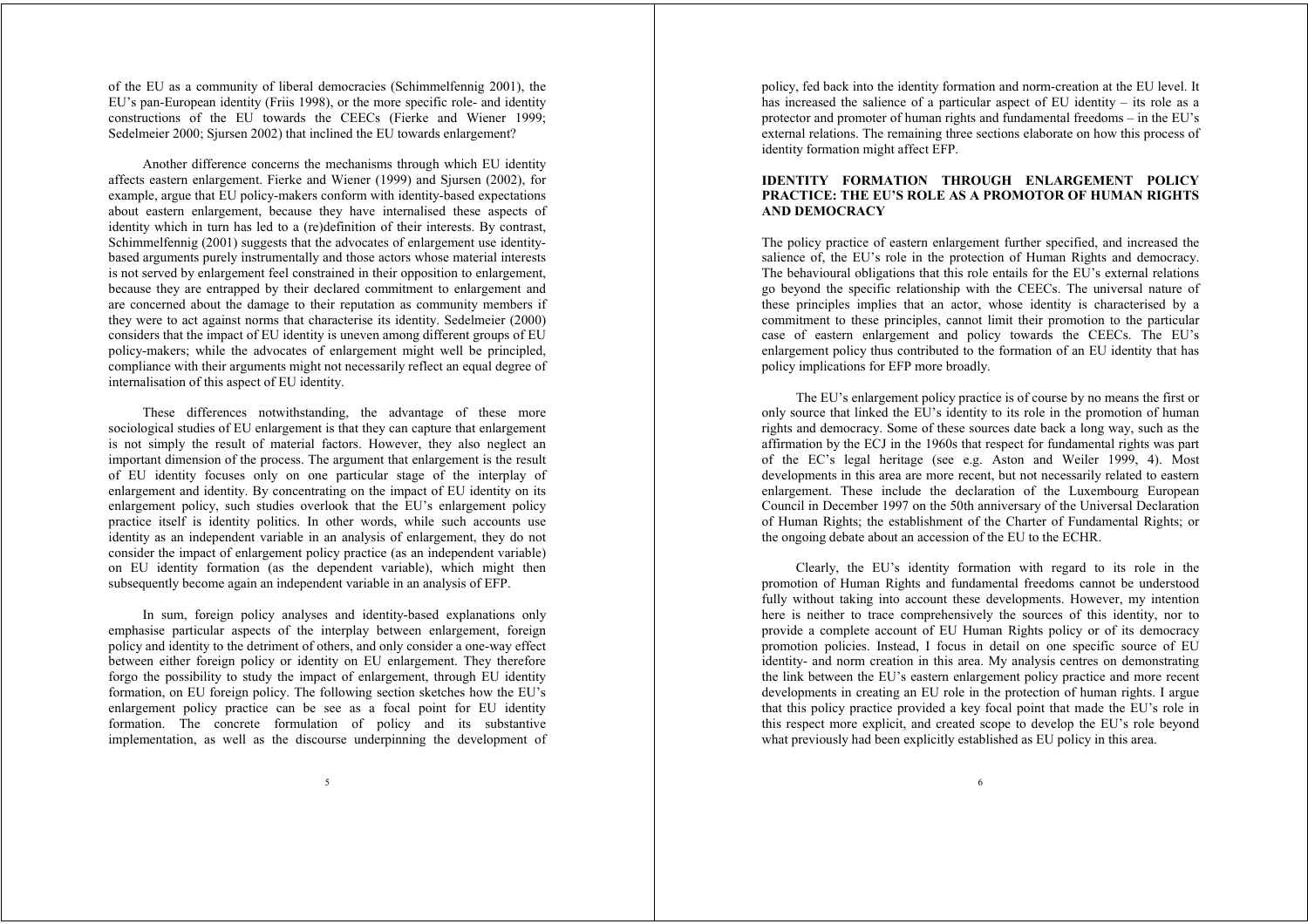The link between eastern enlargement and the EU's broader role in the promotion of democracy and human rights relates to three aspects of the EU's enlargement policy practice. The first is the assertion of the protection of democracy as a *rationale* for eastern enlargement in EU policy-makers' discourse about enlargement. The second aspect is the explicit establishment of respect for democracy and HR as a precondition for membership. The third link are changes in the founding treaties that spelled out more explicitly the principles that underpin membership in anticipation of an accession of potentially fragile democracies.

# **Promotion of Human Rights and Democracy as a Rationale for the EU's Enlargement Policy**

The rationale that the EU presented for its enlargement policy reflects back on the role it ascribes to itself. EU policy-makers referred not only to (collective) security and economic interests or that the EU's identity prescribed to integrate the CEECs. Frequently, European Council declarations asserted the promotion of democracy and Human Rights as a distinctive goal to be served (indirectly) through the integration of the CEECs. Certain aspects of EU policy were aimed directly at promoting democracy and human rights, such as the Phare Democracy Programme, established as a distinctive element of Phare upon an initiative of the European Parliament (see Blackman 1992). The political conditionality attached to EU policy is another expression of the promotion of these principles as a distinctive goal of the EU. Through articulating the promotion of human rights and democracy as a distinct and central rationale of its eastern enlargement policy, EU policy-makers affirmed a self-image of the EU that is enacted through the promotion and protection of these principles.

## **Political Conditionality in the EU's Enlargement Policy**

However, the formulation of a political conditionality attached to the EU's enlargement policy is also in itself a crucial aspect of identity creation. By defining and spelling out the criteria for membership, the EU explicitly articulated the fundamental characteristics that it ascribed to itself. Adherence to human rights and democratic principles became an increasingly central condition for the EU's offers of aid, trade and eventual membership to the CEECs (see also Schimmelfennig *et al.* 2003; Smith 2001; Vachudova 2001; Williamson 2000).

## *Suspension Clause of the Europe Agreements*

The EU very explicitly spelled out the democratic requirements in particular with regard to the second generation of Europe Agreements (EAs) with Romania and Bulgaria, where it considered democratic consolidation much more fragile than in the CEECs with which it concluded the first EAs. In particular concerns about the political situation in Romania led the member states to agree on the inclusion of a suspension clause, a measure that the majority of governments had still rejected in the earlier EAs. Crucially however, in order to point the finger less directly at the Romania government, the EU decided to make the inclusion of such a clause a general feature of *all* agreements between the EU and third countries from this date onwards (Council statement, 11 May 1992). Thus, the preambles of the EAs clearly spelled out the political expectations and included provisions for a suspension, which Article 6 of the EAs made very explicit.

Considering the firm commitment of the Community and its member states and of [the associated country] to the rule of law and human rights, including those of persons belonging to minorities, and to the full implementation of all other principles and provisions contained in the Final Act of the Conference on Security and Co-operation in Europe (CSCE), the concluding documents of Vienna and Madrid, the Charter of Paris for a New Europe, […].

Believing that a link should be made between full implementation of association, on the one hand, and continuation the actual accomplishments of [the associate country's] political, economic and legal reforms on the other […].

Respect for the democratic principles and human rights established by the Helsinki Final Act and the Charter of Paris for a New Europe, … inspire the domestic and external policies of the Parties and constitute the essential elements of the present association.

#### *Political Accession Conditionality*

The political conditionality for accession was made explicit in the declaration of the Copenhagen European Council of June 1993, which for the first time clearly acknowledged the eventual membership of the CEECs. In addition to economic conditions, these "Copenhagen criteria" specified that "[m]embership requires that the candidate country has achieved stability of institutions guaranteeing democracy, the rule of law, human rights and respect for and protection of minorities … (*Bulletin of the EC* 6-1993)."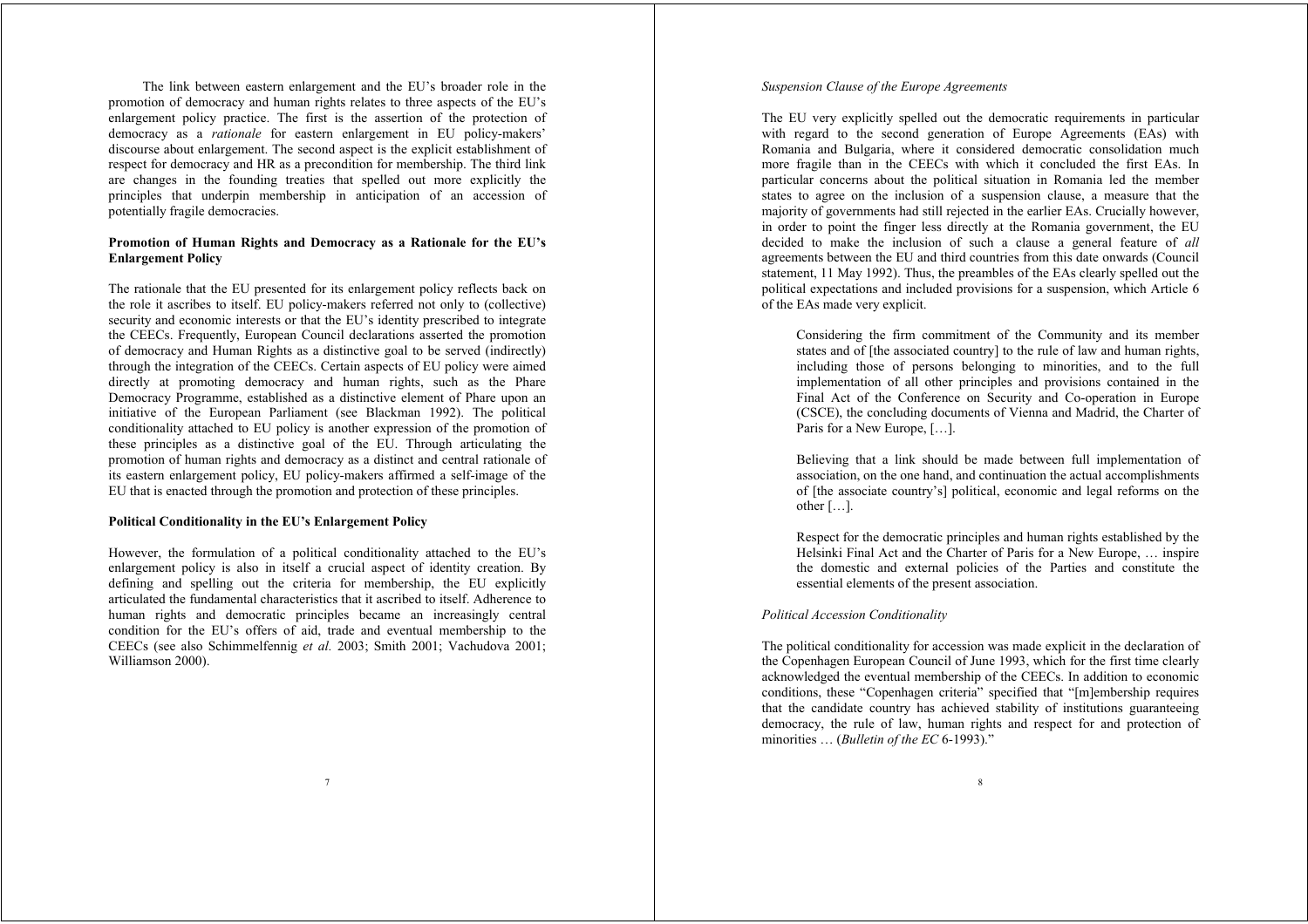These political conditions subsequently became a central part of the Commission's assessment of the candidates' accession prospects. The Commission's opinions on the CEECs' applications for membership suggested that a number of applicants still had to make progress concerning the actual practice of democratic principles and the respect for human rights and minorities (Commission 1997a), and the Commission continued to monitor these developments in its regular reports on the candidates' progress. In particular cases, the Commission's assessment had a direct impact on domestic policy change in the CEECs, such as citizenship legislation in Estonia and Latvia.

#### *The Case of Slovakia under the Meciar Government*

The key example of a strict application of this political conditionality was the EU's critical position towards Slovakia under the Meciar government (see also, e.g. Pridham 2002; Schimmelfennig et al. 2003, 502-6). For example, the EU undertook an official *demarche* in Bratislava to express concern about the political developments in October 1995 (*Agence Europe*, 27 October 1995, 4-5). During a visit in February 1996, Commissioner van den Broek reiterated the concerns about respect for human rights, democracy and freedom of the press (*Agence Europe*, 8 February 1996, 4). The Commission's opinion on Slovakia's applications for membership was the only one in which the situation concerning the political conditions was judged unsatisfactory (Commission 1997b, 9-18). It thus recommended that the Council should not open accession negotiations, even though the economic record might have allowed to do so. The Luxembourg European Council of December 1997 followed this recommendation. In turn, after the election of the new government in September 1998, the Commission suggested that the new situation allowed for the prospect of opening accession negotiations "on conditions that the regular stable and democratic functioning of its institutions are confirmed" (Commission 1998, 29). In its 1999 report, the Commission suggested that given the extent and success of the political reform process, it considered that Slovakia met the political conditions and that accession negotiations should be opened (Commission 1999). The Helsinki European Council in December 1999 endorsed this assessment.

#### **Treaty Changes Induced by Eastern Enlargement**

Crucially, the emphasis on respect for democracy and human rights as a condition of membership did not remain limited to the EU's external policies, but also reverberated very directly inside the EU. In particular, it led EU policymakers to explicitly spell out the respect of these principles as a crucial characteristics of membership, and hence of the member states' collective selfimage. The link between EU enlargement and expressions of the importance of democratic principles for membership has historical precedents. The incumbents have been traditionally concerned about instruments and safeguards to guarantee the continued adherence of new members to the fundamental principles of membership after accession has been granted. The key example is the so-called *Declaration on Democracy* at the Copenhagen European Council in 1978. The direct and explicit reason for this declaration was the decision to move to direct elections of the European Parliament in 1979. At the same time, however, it was prompted by the impending accessions of Greece, Spain and Portugal and "was intended to strengthen the Community's leverage against any future member which might slip towards authoritarian rule (Wallace 1996, 16)."

In a similar vein, the shadow of an eventual eastern enlargement led the negotiators of the Maastricht Treaty to insert Art. F into the treaty, which stated in paragraphs 1 and 2 that

[t]he Union shall respect that national identities of its Member States, *whose system of government are founded on the principles of democracy* (my emphasis).

The Union shall respect fundamental rights, as guaranteed by the European Convention for the Protection of Human Rights and Fundamental Freedoms signed in Rome on 4 November 1950 and as they result from the constitutional traditions common to the Member States, as general principles of Community law.

Concerns about respect for these principles in the prospective members also influenced the drafting of the Amsterdam Treaty. As a result, the treaty explicitly made a strong commitment to democratic principles and human rights one of the principal characteristics of the European Union. The new article 6 proclaims that "[t]he Union is founded on the principles of liberty, democracy, respect for human rights and fundamental freedoms, and the rule of law ...." The treaty also provides the means to suspend a member state's rights under the treaty if it breaches these principles in a "serious and persistent" way (Art. 7).

#### **Identity Construction through the EU's Enlargement Policy Practice**

In sum, it could be argued that the EU's enlargement policy practice formulated a broader role for the EU in the promotion and defence of the principles of democracy and human rights. One point of clarification might be necessary before the following section turns to examining how this identity affects EFP. A possible objection to the argument is that the pursuit of democracy and human rights in the CEECs is simply a cover, or one particular strategy in order to achieve more mundane goals, namely creating stability in neighbouring countries.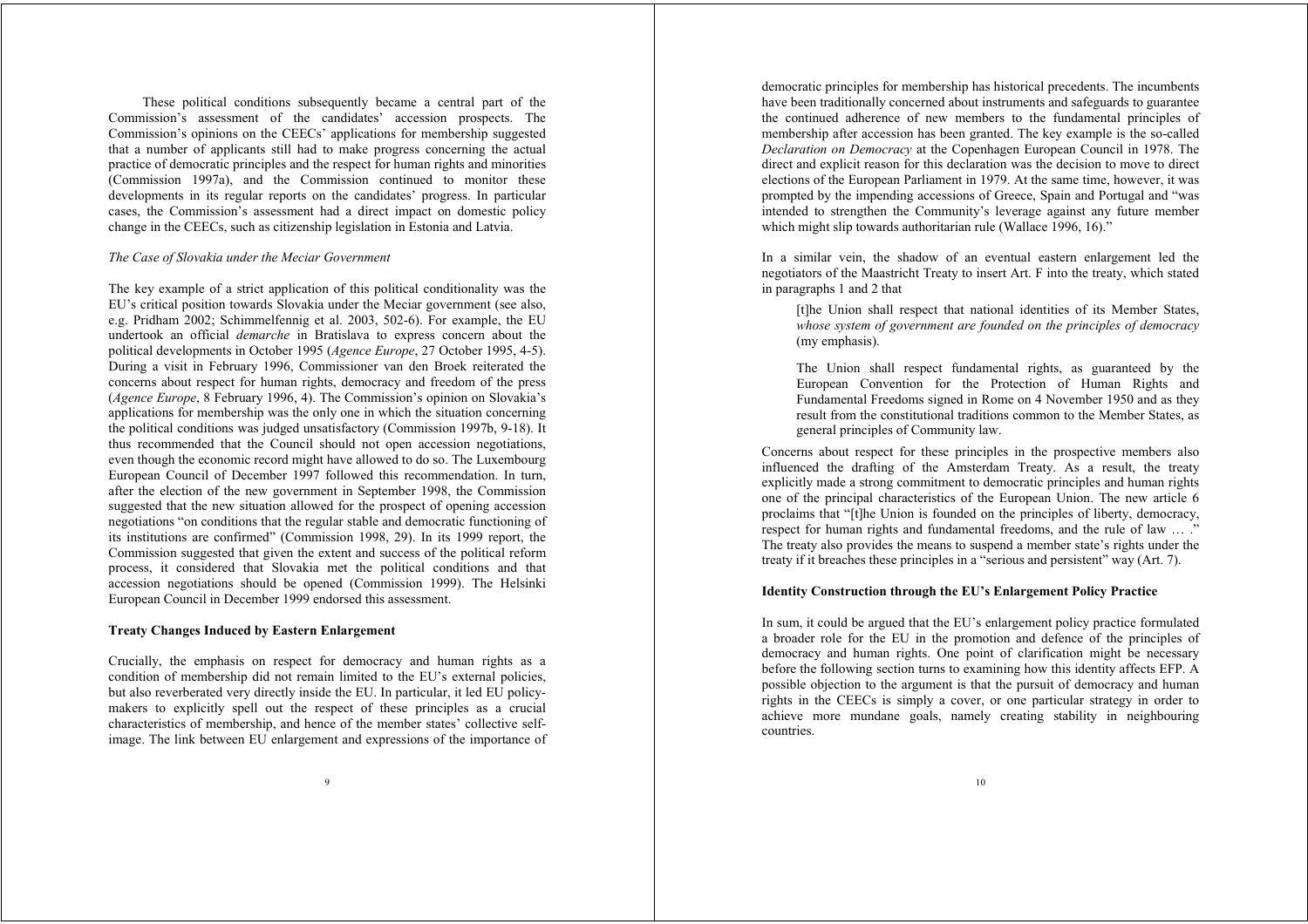However, it is not obvious from a perspective that considers EU policy to be essentially underpinned by security considerations that the EU's enlargement policy should emphasise democracy and human rights, rather than simply "stability", recognition of borders or good neighbourly relations (which the EU emphasises as well). The articulation of these goals as an end in itself, rather than simply as a means to achieve ulterior goals, makes an important difference. The emphasis on democracy and human rights as central conditions for EU membership tells something about the self-image or identity that the EU attributes to itself. Once this particular justification is given, it provides a reference point that attests to the significance of these principles for goals that the EU pursues and creates expectations about future conduct.

Thus, by articulating the promotion of human rights and democracy as a distinct and central rationale of its eastern enlargement policy, EU policy-makers affirmed a self-image of the EU as an actor whose identity prescribes the promotion and protection of these principles. For what reasons the EU initially established this conditionality and whether the resulting identity construction was intentional or an unintended effect of policy practice are less significant questions. By spelling out certain principles as membership conditions for the CEECs, the EU has made explicit that it is itself based on these principles and thus articulates what type of community it forms.

# **THE IMPACT OF EU IDENTITY ON EUROPEAN FOREIGN POLICY: DIFFERENT MECHANISMS<sup>9</sup>**

# **Behavioural Obligations Implied in the EU's Identity as a Promoter of Human Rights and Democracy**

Thus, it could be argued that the EU's enlargement policy practice has contributed to the formation of an EU identity which relates to the protection and promotion of Human Rights and democracy. But does this (aspect of) identity matter for EFP more generally? And if so, how?

Social constructivist accounts emphasise that in order for identity to have an impact on foreign policy, the norms characterising this identity must have a sufficiently degree of *specificity* as well as *commonality* among the actors within a social system, such as the EU (see e.g. Boekle et al. 2001, 109-10). This is because constructivists or sociological institutionalist predominantly emphasise <sup>a</sup>"logic of appropriateness" as the key logic of action through which actors enact a given identity. Actors determine "what the situation is, what role is being fulfilled, and what the obligations of that role in that situation are" (March and Olsen 1989, 160). Such a logic of rule-guided behaviour is particularly salient,

the more these situation-specific obligations are clearly identifiable and the more actors take these norms for granted. Thus, for EU identity to have such an impact on EFP, it has to rule out at least some behavioural options as inappropriate and there has to be a consensus among EU policy-makers not only about the general importance of these norms, but also about the extent to which they have to be prioritised over competing concerns in a given (foreign policy) situation.

However, the behavioural obligations entailed in the EU's identity as a community based on respect for human rights and democratic principles are arguably rather diffuse. While it establishes clear expectation about appropriate behaviour for member states and would-be members to adhere to, it is much less clear what behavioural standards it would prescribe for member states in a situation in which these norms are breached in non-member states. It is not obvious whether it implies an obligation for a specific course of action, other than that the EU should not accept this country as a member.

Still, through its policy practice the EU has not only acknowledged that it is based, and *adheres* to these principles, but has formulated a role for itself to actively *promote and defend* them both internally and externally. The EU has acknowledged such an active role by declaring the promotion of democracy as an independent factor and an explicit goal of its enlargement policy in its own right, as well as by making adherence to democratic principles a central part of its external relations. Furthermore, the universal nature of these principles implies that an actor, such as the EU, whose identity is characterised by a commitment to these principles, cannot limit their promotion to the particular case of eastern enlargement, but should act to protect them in other situations in which they are at stake.

#### **A "Logic of Arguing" and "Rhetorical Action"**

In view of the diffuse nature of the standards through which the EU's identity is enacted, especially when there are potentially countervailing norms, constructivists would not necessarily expect a strong and consistent impact on EFP. However, despite the diffuse nature, there are two mechanisms through which identity might nonetheless affect EFP. Diffuse norms create scope for interpretation and argumentation about what the 'right' course of action might be in a particular situation. Thus, norm-guided behaviour might not only result "spontaneously" from a "logic of appropriateness". Instead, it might be the result of two other mechanisms that emphasise the importance of communication for actors' behaviour: a "logic of arguing" or a process of "rhetorical action".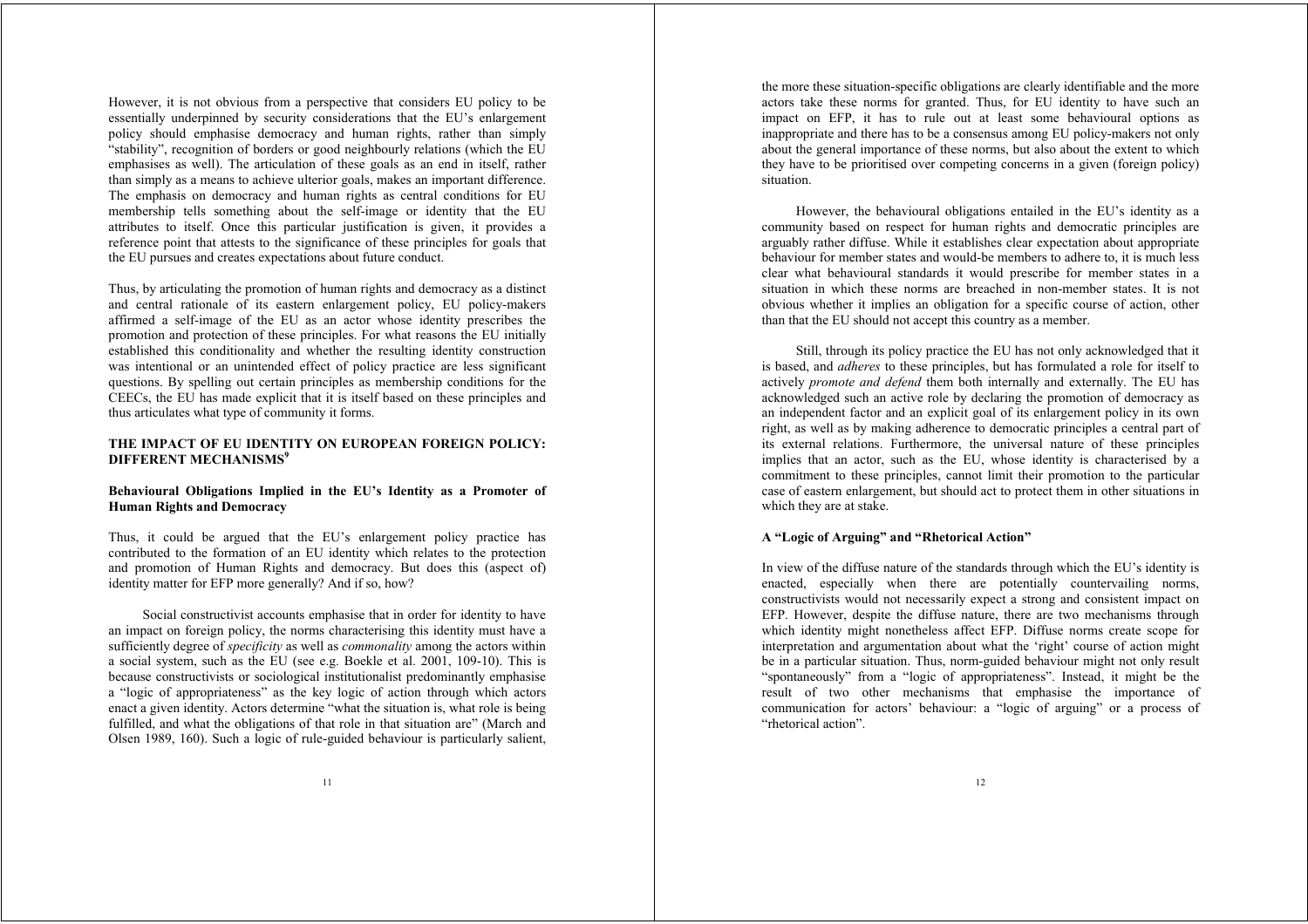According to Risse (2000), social action follows a "logic of arguing", if

actors try to challenge the validity claims inherent in any causal or normative statement and to seek a communicative consensus about their understanding of a situation as well as justifications for the principles and norms guiding their action. Argumentative rationality also implies that the participants in a discourse are open to being persuaded by the better argument and that relationships of power and social hierarchies recede in the background (2000, 7).

For the case of EFP, this means that member state representatives seek a reasoned consensus about which particular course of action is justified and appropriate to enact their collective identity as promoters of human rights and democracy in a given situation. Agreement on a particular course of action reflects that all participants are persuaded of the normative validity of the arguments presented for such action.

By contrast, the process of "rhetorical action" (Schimmelfennig 1997; 2001) is consistent with more sophisticated, non-materialist rationalist accounts. It assumes "weakly socialized actors [that] … belong to a community whose constitutive values and norms they share", but "it is not expected that collective identity shapes concrete preferences" (Schimmelfennig 2001, 62). In such a situation, actors can use normative arguments instrumentally in the pursuit of their self-interests. An institutional environment or a community's collective identity thus provide a resource for actors that can justify their selfish goals with references to institutional norms or the collective identity, as the legitimacy that these bestow on their goals increases their bargaining power. Other actors acquiesce to such initiatives not because they are persuaded by the normative validity of such arguments, but in order to avoid the (social and reputational) costs of non-compliance with community norms. Compliance is thus neither the result of an internalisation of identity norms or of persuasion, but of a process of "social influence" (Johnston 2001).

For our case, this means that the EU's collective identity provides an institutional environment for EFP, which is to a certain extent taken for granted by the actors involved. It increases the bargaining power of actors that can present a certain course of action as the defence of human rights and democracy. Other governments might be reluctant about such action, either because they are not convinced about the normative validity of the arguments presented or because this course of action might compete with their material interests, or countervailing norms. However, they may decide to endorse such action because they want to avoid the costs to the EU and to themselves that arise from an apparent failure to act in accordance with their professed group identity.

The difficult methodological question is how these claims can be subjected to empirical testing, and how these two mechanisms can be distinguished in empirical research. Here my aim is more limited. I primarily aim to make a plausible case that norm- and identity formation at the EU level matters for EFP. It might do so through either of the mechanisms outlined above. The main point is that the analysis of EFP can benefit from going beyond materialist analyses to consider a causal role of "identity". It can be left to empirical analyses to decide whether this causal impact can be explained within a more sophisticated rationalist analysis or whether it can only be captured with the tools of constructivism.

However, despite the obvious differences between the two mechanisms, a common point is the emphasis on accepted standards of legitimacy, based on the collective identity of a political community. Arguments that relate particular policy options and initiatives in EFP to the EU's collective identity thus enjoy greater legitimacy than arguments referring merely to the expected utility for particular member states. The EU's identity thus limits the realm of feasible policy options (including non-action) and reduces the ground for self-interested objection against particular policy initiatives. In this way, the EU's identity might create the necessary scope for norm entrepreneurs to obtain approval for their policy initiatives. Furthermore, initial disagreements between actors about policy options are not only resolved in a process of material bargaining. Agreements might not only reflect the respective (material) bargaining power of the actors involved, but might also be the result of processes of argumentation, including both persuasion and shaming.

For the case of EFP, this means that the stronger the salience of democracy and human rights as constituent principles of the EU, the harder it is to deny that the EU also has to play an active role in the defence and promotion of these norms. This does not imply that it is a *sufficient* condition for the EU to agree on a common, norm-conforming action in specific cases. Nor does it imply that the EU's identity is a direct cause if the member states engage in such activities. However, it does create enabling conditions and an argumentative logic that are conducive to such courses of action. Argumentative consistency bestows legitimacy to calls for action to protect the same principles in other situations in which they are at stake.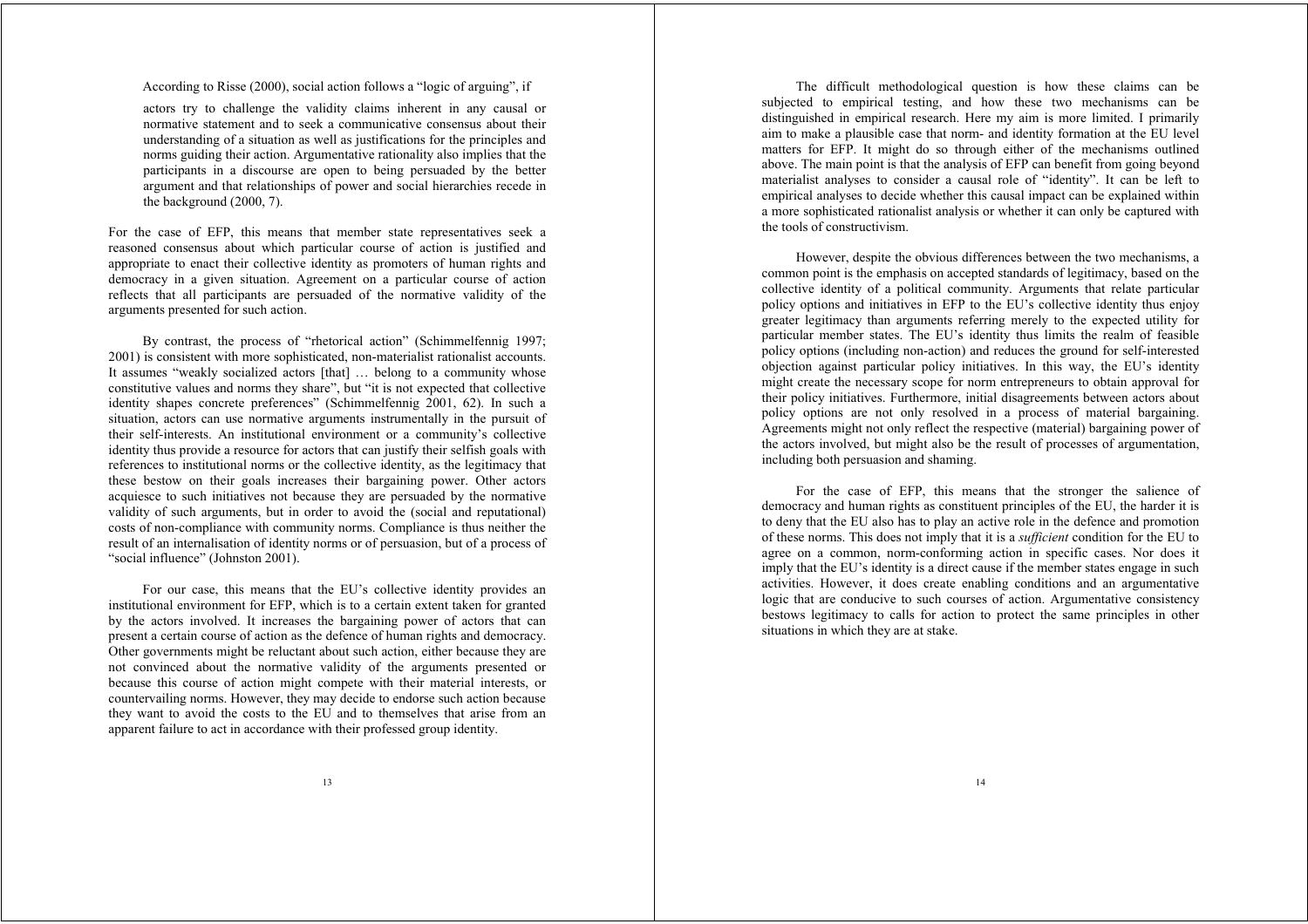#### **IDENTITY FORMATION AND COMMUNICATIVE PRACTICES IN EFP**

#### **Path-dependence of Discursive Practices**

The diffuse nature of EU identity and the centrality of communicative processes for the impact of EU identity on EFP draw attention to two important aspects of this process. The first is the importance of actual policy *practice*, including discursive practices, such as European Council declarations or Commission documents. These practices might make important aspects of the EU's identity more explicit and more specific, for example by giving norm-based justifications for common actions. In this way, policy practice might strengthen identity-based arguments and thus affect subsequent foreign policy behaviour.

Significantly, this process might be the result of unintended consequences, as well as of deliberate advocacy. For example, a common declaration that emphasises certain norms might be the result of compromises by certain member states or simply reflect their neglect of semantic details. Subsequently, however, these statements of policy goals or justifications for particular actions can be interpreted as explicit expressions of *collective* commitments or shared understandings. In such cases, thus articulated elements of EU "collective" identity might still have a regulative effect even on those actors who do not "share" this element of identity to the same extent, but find themselves "rhetorically entrapped" (Schimmelfennig 2001, 73; Risse and Sikkink 1999, 28) in these collective statements. This argument has affinities with the distinction that Jepperson et al. (1996) draw between "collective" and "shared" norms:

Norms may be "shared," or commonly held, across some distribution of actors in a system. Alternatively, however, norms may not be widely held by actors but may nevertheless be collective features of the system – either by being institutionalized … or by being prominent in public discourse of a system. … [A] distinction between collectively "prominent" or institutionalized norms and commonly "internalised" ones, with various "intersubjective" admixtures in between, is crucial for distinguishing between different types of norms and different types of normative effects (1996, 54-5).

In a similar vein, it can be argued that while general commitments to the norms that constitute the EU's collective identity are also present in the member states, it does make a difference if these norms become explicitly articulated, embedded and specified at the EU level. As Smith (2002) argues:

Once the objectives [to promote certain norms] are adopted at the EU level, the member states become involved in a process in which their initial preferences are reshaped and in which they must make compromises over how these objectives will be achieved. It also makes it very difficult to roll back rhetorical commitments to pursue the objectives. Through this process, the EU's international identity thus gradually acquires more substance (2002, 16).

The precedents created through such collective policy- and discursive practices provide resources for policy advocates (see also Wiener, 1998). Such practices might induce a path-dependence that makes it increasingly difficult to oppose foreign policy options that can be legitimised with adherence to EU identity. These considerations also shed a different light on the extent of commonality of EU identity that is required for it to have an impact on EFP. Collective statements that ascribe a certain identity to the EU might establish a "critical juncture" in EFP, even in the absence of an equally internalised consensus among the member states on whether certain norms should be prioritised in situations in which they might collide with material interests or countervailing norms. To be sure, however, these discursive constraints on future foreign policy choices might be rather fragile, as inconsistencies in the EU's human rights conditionality policy in cases such as Pakistan or Russia demonstrate (see e.g. Smith 1991). In turn, repeated instances of inconsistency can undermine earlier precedents.

#### **The Importance of Policy Entrepreneurs**

The diffuse nature of the norms characterising the EU's identity makes the role of policy entrepreneurs that advocate particular policy options with reference to such norms crucial for the policy impact of identity. Norms that are not sufficiently specific to prescribe a clear course of action in a particular situation are unlikely to lead to collective norm-conform action by the EU if the situation is also characterised by countervailing norms, uncertainty over whether a certain action (or inaction) is most conducive to producing norm-conforming behaviour in other states; and when certain member states face countervailing material incentives.

Norm entrepreneurs articulate and call attention to norms and identity by making the case that in a particular situation the EU's identity is a stake, suggest particular policy options for "appropriate behaviour", or warn of potential discrepancies between behaviour and collectively professed norms and identity. Within the norm "life cycle" (Finnemore and Sikkink 1998), they might thus either contribute to the emergence of norms (that might already exist at the domestic level) at the EU level, or push it past the "tipping point" at which a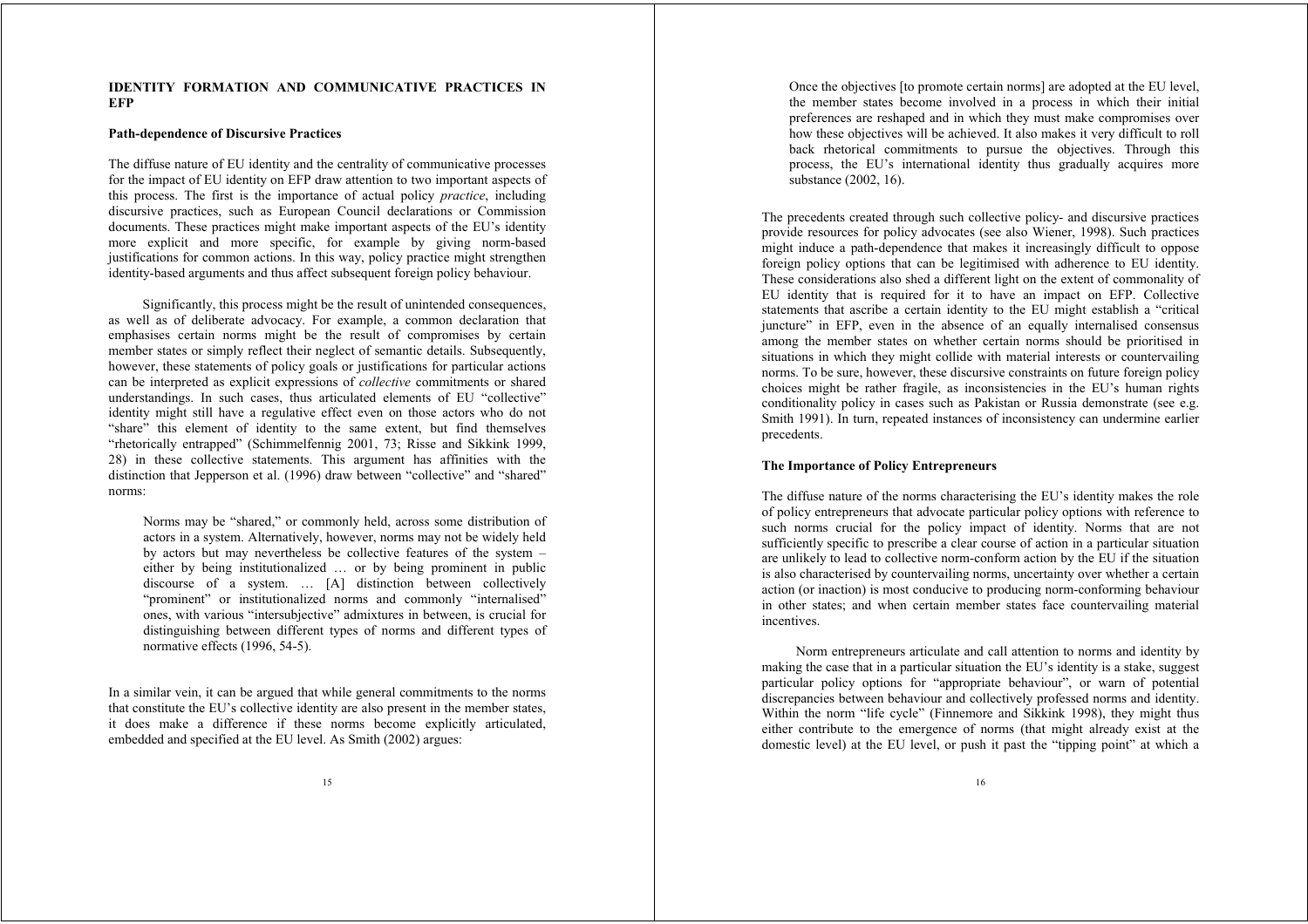critical mass of states collectively validates that this norm forms part of EU identity.

Such advocacy is usually attributed to *principled* norm entrepreneurs who are motivated by ideational commitment. However, actors might also advocate norm-conforming behaviour instrumentally, in order to further their material self-interest. This is, for example, precisely the case with "rhetorical action", for which the diffuse nature of identity increases the scope (but not necessarily the success of), as the range of policy options that policy-makers might attempt to justify with references to EU identity is larger than if this identity was more specific and hence more narrowly defined. Crucially, however, if such initiatives are successful, they still result in a strengthening of identity, albeit as an unintended consequence: the success of these arguments validates their salience, and the behaviour that is justified with reference to identity might constitute precedents that facilitate arguing for similar identity-conform behaviour at a later stage.

# **ILLUSTRATIONS OF THE IMPACT OF EU IDENTITY ON EUROPEAN FOREIGN POLICY**

This section presents brief sketches of a few instances of EFP to illustrate that a focus on identity can provide important insights into EFP. While each of these instances is difficult to explain purely with references to material interest-based bargaining, a focus on the EU's identity can provide plausible explanations. In these cases, I largely engage in "story telling", which, of course, must not be confused with explanation. But it can suggest new explanations, since "by telling a [plausible] story one can transform an issue from a metaphysical one into one that is amenable to empirical research (Elster 1989: 8)." The aim is thus to make a plausible case to encourage a stronger focus on the impact of EU identity on EFP.

#### **Sanctions of the EU XIV Against the Austrian Government**

The bilateral diplomatic sanctions against the Austrian government in February 2000 concerns member state foreign policies, rather than common EU foreign policy. The strong reaction of the EU XIV to the inclusion of the FPÖ into the Austrian government coalition is difficult to explain fully without appreciating the EU's identity as a defender of democracy and human rights (Merlingen et al. 2001). The governments that initiated the sanctions of the EU XIV might well have had instrumental motives. They might have aimed their initiative not so much at Haider, but at domestic party politics, in an attempt to discredit far-right parties or those within centre-right parties pondering cooperation with the farright.

However, even from this perspective, it is very difficult to understand the participation of all other member governments in this strong measure without taking into account the EU' role on human rights and democracy. The EU's selfproclaimed role gave a strong legitimacy to the initiative. While it is far from obvious that the EU's identity would have required such a strong reaction, it was difficult to object to once this particular action had been proposed. It was hardly possible for the other member governments to refuse participation, since this could be perceived as a refusal to act according to the EU's identity. It thus made it difficult to voice skepticism against the proposed measures, either on the grounds that their effect might be counterproductive, or that such a measure might violate competing norms, such as not to isolate a member state. Thus even in this interpretation, the instrumental use of references to the EU's identity worked only because the EU's role has become so much taken for granted. Furthermore, this case illustrates that instrumental "norm entrepreneurship", motivated by domestic party political struggles, can contribute to "norm emergence" at the EU level.

#### **Collective EU Endorsement of NATO Military Intervention in Kosovo**

The collective endorsement by all member states of NATO's military intervention in the Kosovo conflict might appear puzzling from a materialist perspective. Some member states are neutral and in many cases public opinion was critical of NATO action. Some policy-makers were concerned that the bombing campaign would be counterproductive to achieving the declared goals, while others were concerned about the negative precedents it might set for the credibility of international law and the role of the UN.

One explanation is that the reluctant member states consented to the declaration endorsing the military intervention, because this document justified such action with references to norms that are fundamental to the EU's identity. The Berlin European Council stated that

... Europe cannot tolerate a humanitarian catastrophe in its midst. It cannot be permitted that, in the middle of Europe, the predominant population of Kosovo is collectively deprived of its rights and subjected to human rights abuses. We, the countries of the European Union, are under a *moral obligation* to ensure that indiscriminate behaviour and violence ... are not repeated. We have a *duty* to ensure the return to their homes of the hundreds of thousands of refugees and displaced persons. …. We are *responsible* for securing peace and cooperation in the region. This is the way to *guarantee our fundamental European values*, i.e. respect for human rights and the rights of minorities, international law, democratic institutions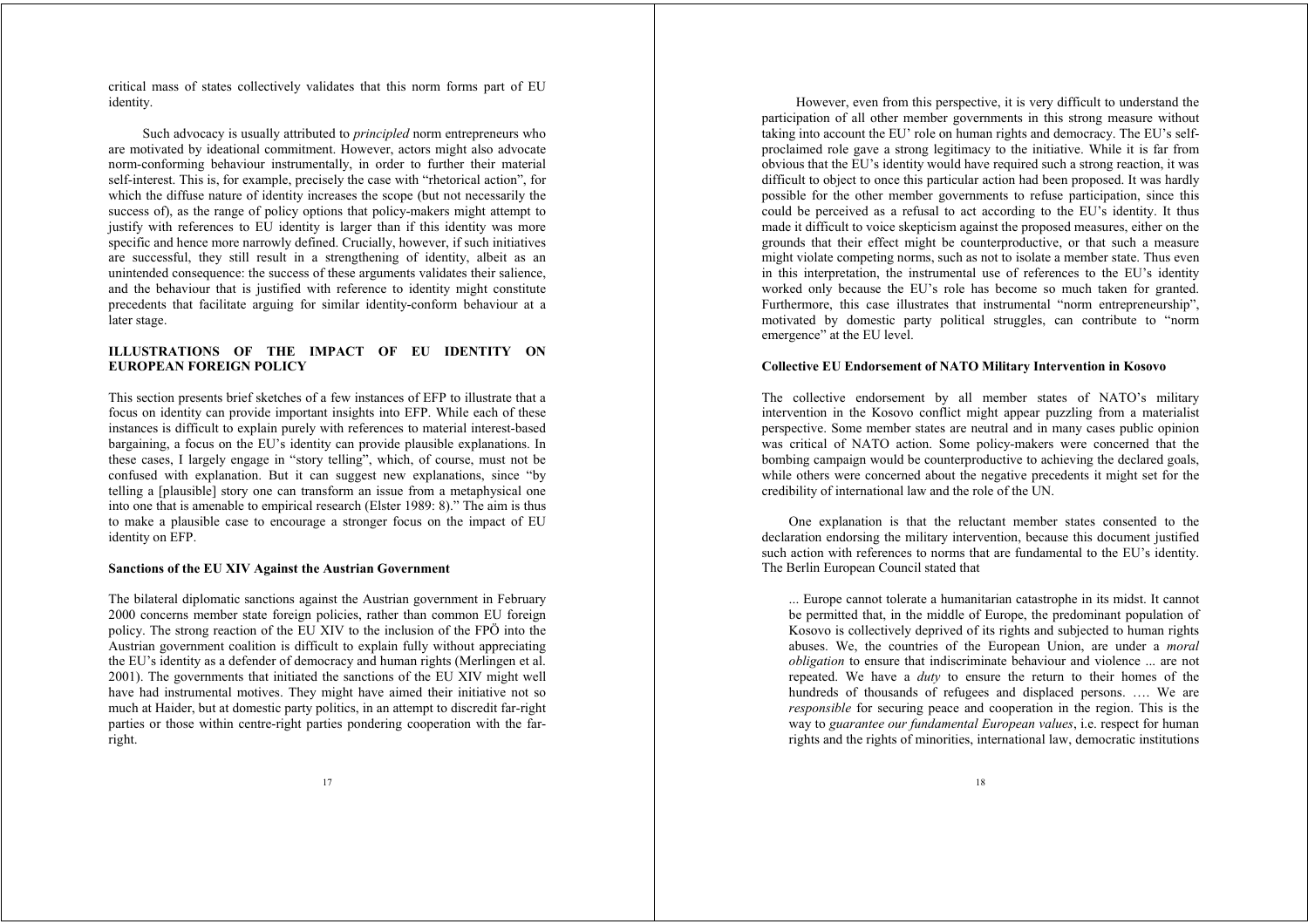and the inviolability of borders (Bulletin of the EU 3-1999, 1.40; my emphasis).

Thus it could be argued that once the Council presidency put this particular proposal on the table, it was hard to challenge the argumentative validity of this interpretation of NATO action as the "appropriate behaviour" in this particular situation, given the particular identity of the EU and its member states.

#### **EU Policy for the Abolition of the Death Penalty**

The EU's international pursuit of the abolition of the death penalty is difficult to explain on the basis of material incentives (Manners 2002). There are few rewards from domestic audiences; it creates tensions in relations with countries with capital punishment, not least with regard to extradition. Furthermore, even five member states (UK, Belgium, Spain, Italy, Greece) had not yet abolished the death penalty by 1994. How can we then explain that by 1998 all member states had not only abolished the death penalty, but also collectively embarked on a pursuit of the international abolition of the death penalty?

Manners explains EU policy with the advocacy of the international human rights movement, the European Parliament, the Commission's DG for External Relations and a number of member states. The material bargaining power of these actors is certainly not sufficient to induce changes in the more reluctant member states' positions. More promising appears an explanation that focuses on the legitimacy that the EU's identity bestowed on the arguments of these advocates as an important resource.

#### **EU Criticism of Russian Policy in Chechnya**

EU policy towards Russia has long been characterised by tensions among the member states about what position to take on the Chechnya conflict. Some of the big member states, namely the German, French and UK governments, seemed concerned that a too critical position would jeopardize good relations and a strategic partnership with Russia. By contrast, especially the Nordic member states argued that the EU should take a firm line in explicitly condemning what they considered an excessive use of force against civilians and human rights abuses by the Russian forces. Given this constellation of actor preferences and the intergovernmental character of CFSP, a focus on material bargaining power would not lead us to expect that CFSP declarations on Chechnya would be very critical of Russian policy.

However, the CFSP declarations of January 1995 were characterised by very strong normative language. The EU expressed its "greatest concern" about the fighting in Chechnya, it noted "serious violations of human rights and international humanitarian law" and deplored "the large number of victims and the suffering being inflicted on the civilian population" (European Foreign Policy Bulletin, Statement 95/018). This language was the result of the strong pressure in particular of the then new member states Sweden and Finland, despite strong initial reservations by a majority of governments.<sup>10</sup> Again, a focus on EU identity would suggest that the latter were either reluctant to oppose such critical language, as it might have raised doubts about their commitment to core norms characterising the EU's identity, or they were persuaded by the normative validity of the arguments used by the proponents of the text. To be sure, this critical approach during the first Chechnya conflict is in contrast to the EU's position during the second Russian military campaign from 1999/2000. However, while this contrast illustrates the limitations of identity-based arguments, it also underlines the importance of such arguments in the earlier period.

#### **CONCLUSIONS**

I have argued that scholars who are interested in EFP and in EU identity can gain important insights if they do not only analyse the EU's eastern enlargement as a dependent variable, but also as an independent variable that affects both EU identity and EFP. The EU's policy practice with regard to eastern enlargement served as an important focal point for EU identity formation. The EU's policy practice, including discursive practices that justified common activities with references to certain norms, articulated fundamental aspects of the collective self-image of EU policy-makers. The area in which the enlargement policy has been particularly salient for EU identity formation is the role of the EU in the promotion and defence of human rights and democracy. The behavioural obligations entailed in this identity are potentially more far-reaching that just its enlargement policy and are salient for EFP more broadly. EU identity strengthens the argumentative power of those actors who advocate foreign policy options that can be legitimised with reference to the promotion and protection of human rights and democracy.

More generally, we can gain important insights into EFP from a perspective that acknowledges that the EU's identity matters causally for foreign policy. Materialist approaches and rationalist perspectives that exogenise identity see EFP essentially as the result of competing material interests, namely the member states' different security concerns and their relative vulnerability, as well as of a competition between such security concerns and conflicting economic interests within and across the member states within the institutional constraints of the CFSP's decision-making structure. A focus on identity formation at the EU level allows to take additional factors into account, namely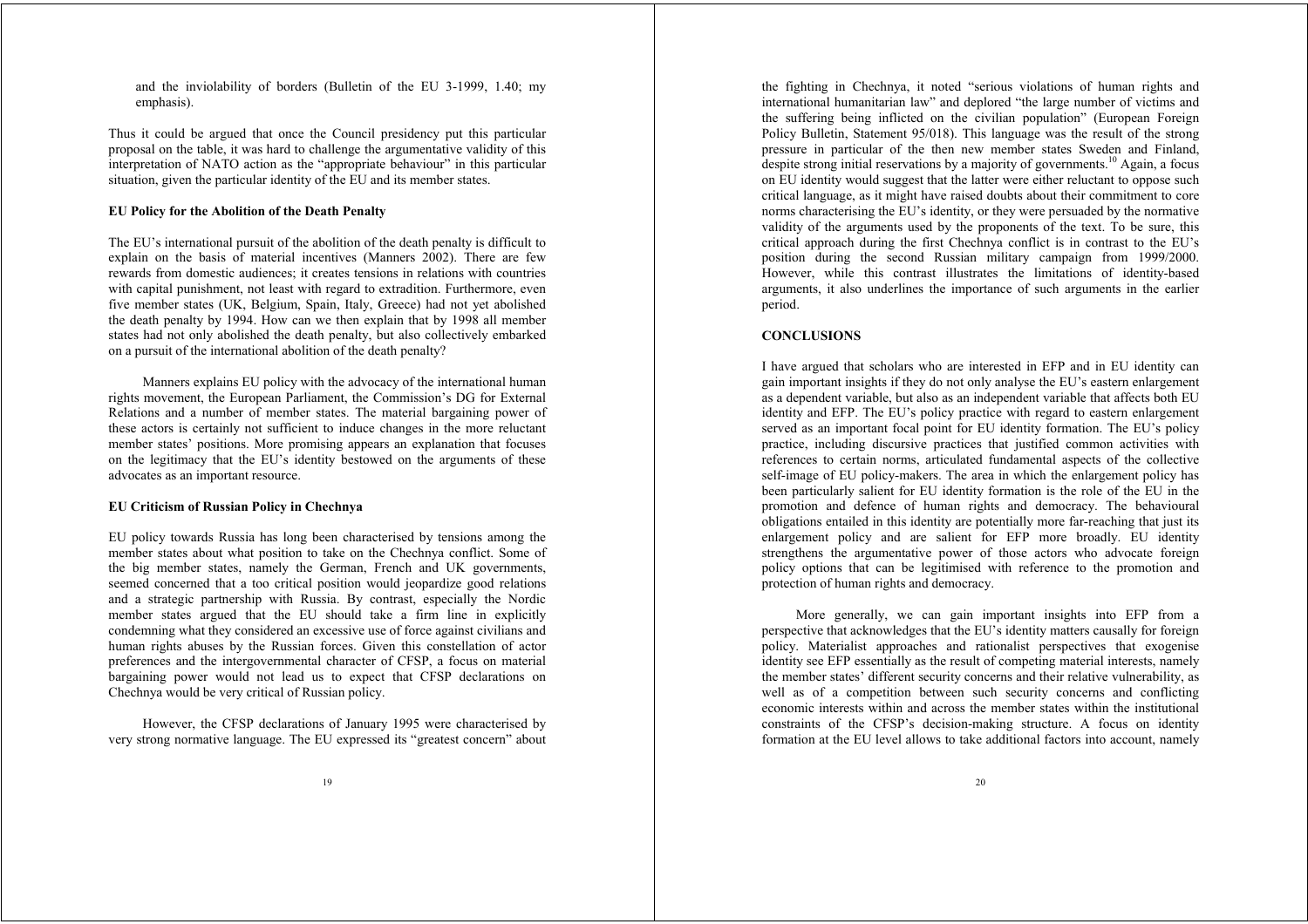the evolving discourse about the EU's role and constitutive norms that define a collective identity for policy-makers from the member governments and EU institutions.

The EU's identity creates the scope for policy advocates and norm entrepreneurs to advance, at least incrementally, policy options that can be presented as enactments of this identity, sometimes even in the face of countervailing material interests. The EU's identity limits the range of policy options, including non-action, that are acceptable as appropriate behaviour. It also limits the grounds for opposition against policy initiatives that are justified with references to the EU's identity by inhibiting arguments based primarily on material self-interests. EU identity thus provides enabling conditions for actors who can claim to act in the name of the EU's identity. However, it should be noted that while this enhances the scope to advance policy initiatives aimed at defending democracy and human rights, it might also reduce the grounds for scrutinising potential breaches of countervailing norms that a specific policy option might entail.

As the norms characterising EU identity and the behavioural obligations that they entail are fairly diffuse, I have emphasised two mechanisms that stress the importance of communication – a "logic of arguing" and "rhetorical action". I have provided a few empirical illustrations of cases in which a focus on the impact of the EU's identity through either of these two mechanisms might be able to explain aspects of EFP that are difficult to capture otherwise. Clearly, even with more detailed research, it might be difficult to establish enough hard evidence to decide which of these two behavioural logics - the logic of appropriateness and of arguing or the logic of consequences within a normative environment - was operative in the case at hand. But in either case, the EU's identity is an important part of the explanations. Even if in certain cases the advocacy of norm-consistent policy was motivated by the selfish interests of certain governments, it is unlikely that this particular policy would have been adopted collectively by all other member governments without the recent establishment of concerns about human rights and democratic principles as an attribute of EU identity. Thus, while identity-based advocacy might have been used instrumentally, such instrumental use only induces compliant behaviour because EU identity has acquired a certain degree of taken-for-grantedness among the member governments. One theoretical implication of this argument is that rationalist and constructivist explanations of norm dynamics and identity politics should be considered complementary, rather than incompatible in the analysis of EFP (see also e.g. Checkel 2001; Cowles and Risse 2001; Finnemore and Sikkink 1998).

Ulrich Sedelmeier Department of International Relations and European Studies Central European University Nádor utca 9 H-1051 Budapest, Hungary e-mail: sedel@ceu.hu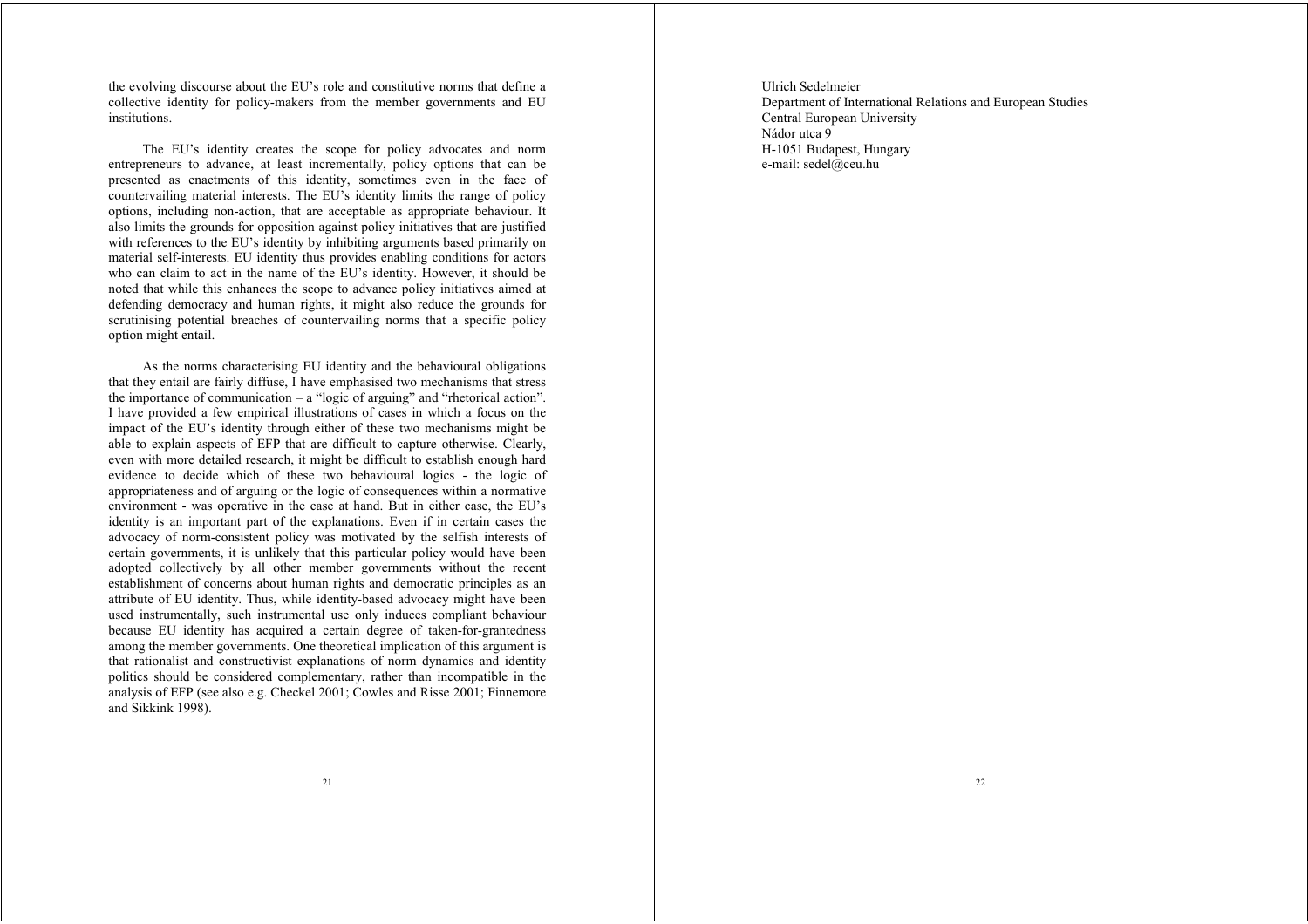#### **REFERENCES**

- Allen, David (1998) "Wider but Weaker or the More the Merrier? Enlargement and Foreign Policy Cooperation in the EC/EU", in John Redmond and Glenda Rosenthal (eds.) *The Expanding European Union. Past, Present, Future* (Boulder: Lynne Rienner), 125-54.
- Alston, Philip and J. H. H. Weiler (1999) "An 'Ever Closer Union' in Need of a Human Rights Policy: the European Union and Democracy", *Harvard Jean Monnet Working Papers*, No. 1/99.
- Aggestam, Lisbeth (1999) "Role Conceptions and the Politics of Identity in Foreign Policy", *ARENA Working Paper* No.8/99.
- Blackman, David (1994) "Aid to the Democratically Elected Parliaments of Central and Eastern Europe: The European Parliament's Programme", paper presented at the Workshop of Parliamentary Scholars and Parliamentarians, Berlin, August 1994.
- Boekle, Henning, Volker Rittberger and Wolfgang Wagner (2001) "Constructivist Foreign Policy Theory", in Volker Rittberger (ed.) *German Foreign Policy Since Unification. Theories and Case Studies* (Manchester: Manchester University Press), 105-37.
- Bretherton, Charlotte and John Vogler (1999) *The European Union as a Global Actor* (London: Routledge).
- Brusis, Martin (2002) "Between EU Requirements, Competitive Politics, and National Traditions: Re-creating Regions in the Accession Countries of Central and Eastern Europe", *Governance* 15(4): 531-59.
- Checkel, Jeffrey (2001) "Why Comply? Social Learning and European Identity Change", *International Organization* 55(3): 553-88.
- Commission (1997a) Agenda 2000, Vol. III: The Opinions of the European Commission on the Applications for Accession. Summaries and Conclusions. COM (97) 2000, 15 July 1997.
- Commission (1997b) Commission Opinion on Slovakia's Applications for Membership in the European Union. COM (97) 2004, 15 July 1997.
- Commission (1998) Composite Paper. Reports on progress towards accession by each of the candidate countries. COM (98) 700-712, 4 November 1998.
- Commission (1999) Regular Report from the Commission on Progress towards Accession by each of the candidate countries. COM (99) 500-513, 13 October 1999.
- Cowles, Maria Green and Thomas Risse (2001) "Transforming Europe: Conclusions", in James Caporaso; Maria Green Cowles and Thomas Risse

(eds) *Transforming Europe. Europeanization and Domestic Change* (Ithaca: Cornell University Press), 217-37.

- Damro, Chad (2001) "Building an International Identity: the EU and Extraterritorial Competition Policy", *Journal of European Public Policy* 8(2): 208-26.
- Dimitrova, Antoanetta (2002) "Enlargement, Institution Building and the EU's Administrative Capacity Requirement", *West European Politics* 25(4): 171-90.
- Elster, Jon (1989) *Nuts and Bolts for the Social Sciences* (Cambridge: Cambridge University Press).
- Epstein, Rachel (2002) "International Institutions and the Depoliticization of Economic Policy in Postcommunist Poland: Central Banking and Agriculture Compared," *RSCAS Working Paper* No. 2002/69, European University Institute.
- Epstein, Rachel (2003) "The Internationalization of Finance and Defense in Postcommunist Poland", *RSCAS Working Paper* No. 2003/2, European University Institute.
- Fierke, Karin and Antje Wiener (1999) **"**Constructing Institutional Interests: EU and NATO Enlargement", *Journal of European Public Policy* 6(5): 721- 42.
- Finnemore Martha and Kathryn Sikkink (1998) "International Norm Dynamics and Political Change", *International Organization* 52(4): 887-917.
- Friis, Lykke (1998) "The End of the Beginning of Eastern Enlargement Luxembourg Summit and Agenda-Setting", *European Integration Online Papers*, 2(7).
- Ginsberg, Roy (1998) "The Impact of Enlargement on the Role of the European Union in the World", in John Redmond and Glenda Rosenthal (eds) *The Expanding European Union. Past, Present, Future* (Boulder: Lynne Rienner), 197-215.
- Goetz, Klaus (2001) "Making Sense of Post-communist Central Administration: Modernization, Europeanization or Latinization?", *Journal of European Public Policy* 8(6): 1032-51.
- Grabbe, Heather (2001) "How Does Europeanization Affect CEE Governance? Conditionality, Diffusion and Diversity", *Journal of European Public Policy* 8(6): 1013-31.
- Hill, Christopher (1993) "The Capability-Expectations Gap, or Conceptualising Europe's International Role', *Journal of Common Market Studies* 31(3): 305-28.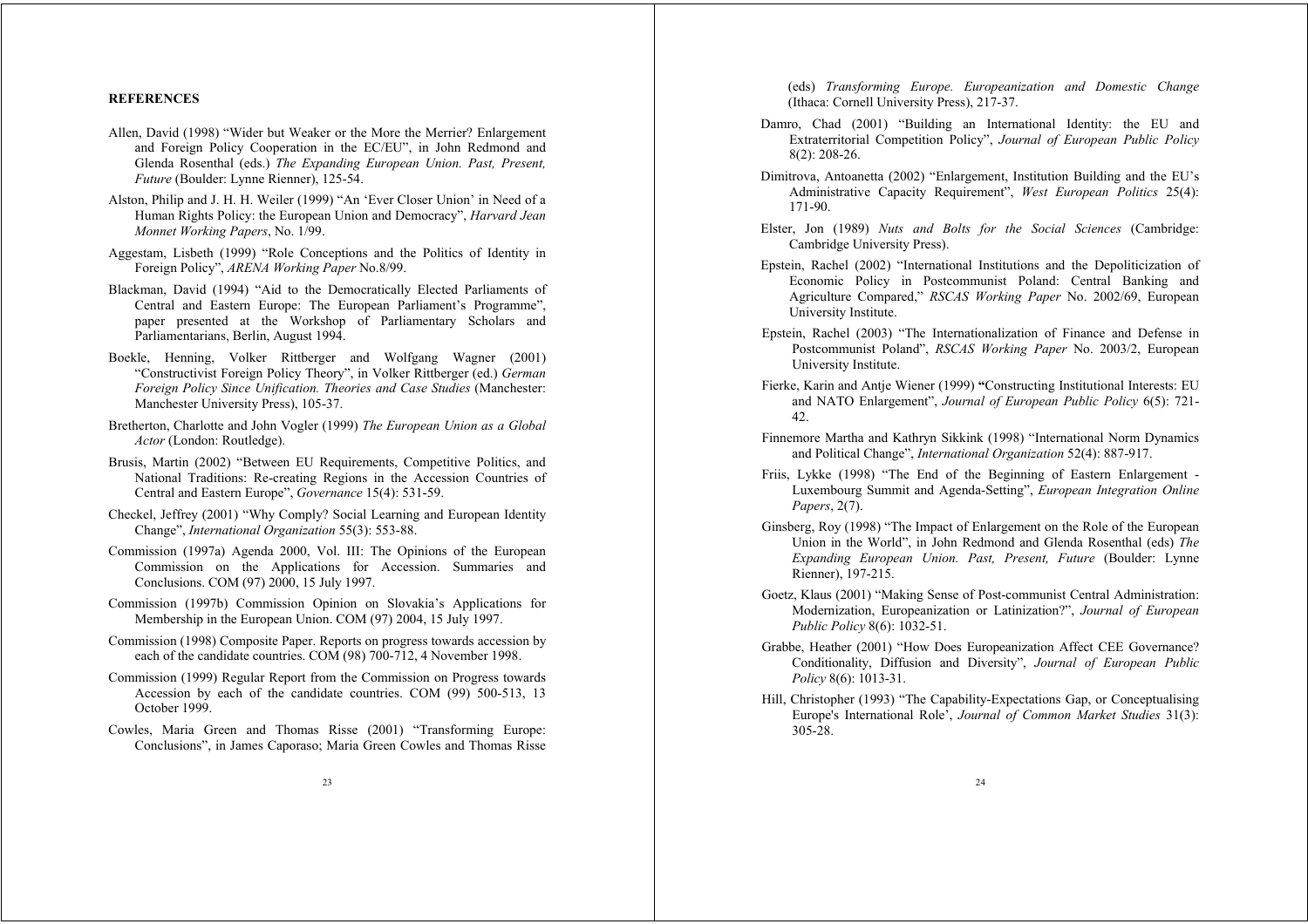- Innes, Abby (2002) "Party Competition in Postcommunist Europe. The Great Electoral Lottery", Comparative Politics 35(1): 85-104.
- Jachtenfuchs, Markus (1993) "Ideen und Interessen: Weltbilder als Kategorien der politischen Analyse", *Mannheim Center for European Social Research, Working Paper* AB III/2.
- Jacoby, Wade (2001) Tutors and Pupils: International Organizations, Central European Elites, and Western Models, *Governance* 14(2): 169-200.
- Jepperson, Ronald L., Alexander Wendt, and Peter J. Katzenstein (1996) "Norms, Identity, and Culture in National Security", in Peter J. Katzenstein (ed.) *The Culture of National Security. Norms and Identity in World Politics* (New York: Columbia University Press), 33-75.
- Johnston, Alistair Ian (2001) "Treating Institutions as Social Environments", *International Studies Quarterly* 45(4): 487-515.
- Kirchner, Emil (1999) "Second Pillar and Eastern Enlargement. The Prospects for a European Security and Defence Identity", in James Sperling (ed.): *Two Tiers or Two Speeds?* (Manchester: Manchester University Press), 46- 62.
- Laffan, Brigid; Rory O'Donnell and Michael H. Smith (1999) *Europe's Experimental Union. Rethinking Integration* (London: Routledge).
- Lerch, Marika (2001) "The Important Role of Roles: a Theoretical Framework for Understanding the External Identity of the European Union", paper presented at ECPR 4<sup>th</sup> Pan-European International Relations Conference. Canterbury, September 2001.
- Manners, Ian (2002) "Normative Power Europe: A Contradiction in Terms?" *Journal of Common Market Studies* 40(2): 234-58.
- Manners, Ian and Richard Whitman (1998) "Towards Identifying the International Identity of the European Union: A Framework for Analysis of the EU's Network of Relationships", *European Integration* 21(2): 231-49.
- March, James and Johan P. Olsen (1989) *Rediscovering Institutions: The Organizational Basis of Politics* (New York: Free Press).
- Merlingen, Michael; Cas Mudde and Ulrich Sedelmeier (2001) "The Right and the Righteous? European Norms, Domestic Politics and the Sanctions Against Austria", *Journal of Common Market Studies* 39(1): 61-79.
- Moravcsik, Andrew and Milada Anna Vachudova (2003) "National Interests, State Power, and EU Enlargement", *East European Politics and Societies* 17(1): 42-57.
- Niblett, Robin (1995) "The European Community and the Central European Three, 1989-92: a Study of the Community as an International Actor", PhD Thesis, Oxford University.
- Peterson, John (1998) "Introduction: the European Union as a Global Actor", in John Peterson and Helene Sjursen (eds) *A Common Foreign Policy for Europe? Competing Visions of the CFSP* (London: Routledge), 3-17.
- Pridham, Geoffrey (2002) "The European Union's Democratic Conditionality and Domestic Politics in Slovakia: The Meciar and Dzurinda Governments Compared", *Europe-Asia Studies* 54(2): 203-27.
- Risse, Thomas (2000) "'Let's Argue!' Communicative Action in World Politics', *International Organization*" 54(1): 1-39.
- Risse, Thomas and Kathryn Sikkink (1999) "The Socialization of International Human Rights Norms into Domestic Practices: Introduction", in Thomas Risse, Stephen Ropp and Kathryn Sikkink (eds) *The Power of Human Rights. International Norms and Domestic Change* (Cambridge: Cambridge University Press).
- Schimmelfennig, Frank (1997) "Rhetorisches Handeln in der internationalen Politik", *Zeitschrift für Internationale Beziehungen* 4(2): 219-54.
- Schimmelfennig, Frank (2001) "The Community Trap: Liberal Norms, Rhetorical Action, and the Eastern Enlargement of the European Union", *International Organization* 55(1): 47-80.
- Schimmelfennig, Frank; Stefan Engert and Heiko Knobel (2003) "Costs, Commitments, and Compliance. The Impact of EU Democratic Conditionality on Latvia, Slovakia, and Turkey", *Journal of Common Market Studies* 41(3): 495-517.
- Schimmelfennig, Frank and Ulrich Sedelmeier (2002a) Theorising EU Enlargement: Research Focus, Hypotheses, and the State of Research, *Journal of European Public Policy* 9(4): 500-28.
- Schimmelfennig, Frank and Ulrich Sedelmeier (2002b) "The Europeanisation of Eastern Europe. Evaluating the Conditionality Model" paper presented at the ECPR European Union Politics Conference, Bordeaux, September 2002.
- Schwellnus, Guido (2002) "Conditionality and Its Misfits. Non-discrimination and Minority Protection in the EU Enlargement Process", paper presented at the ECPR Joint Workshop Sessions, Turin, March 2002.
- Sedelmeier, Ulrich (1998) "The European Union's Association Policy Towards the Countries of Central and Eastern Europe: Collective EU Identity and Policy Paradigms in a Composite Policy", PhD Thesis, University of Sussex.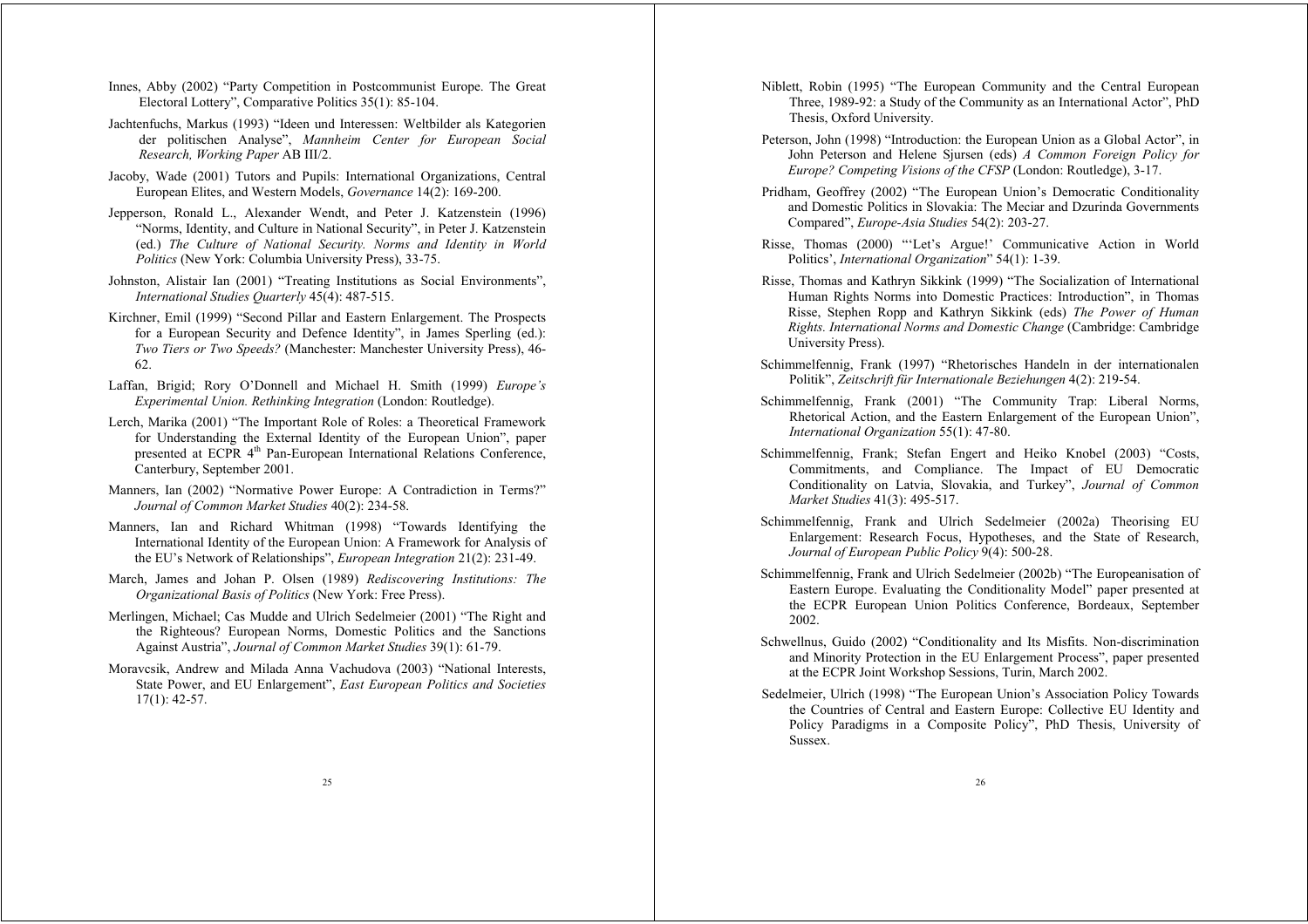- Sedelmeier, Ulrich (2000) "Eastern Enlargement: Risk, Rationality and Role-Compliance", in Maria Green Cowles and Michael Smith (eds) *The State of the European Union Vol.5: Risk, Reform, Resistance and Revival* (Oxford: Oxford University Press), 164-85.
- Sedelmeier, Ulrich (2003, forthcoming) "Identity and European Foreign Policy", in Walter Carlsnaes, Helene Sjursen and Brian White (eds) *European Foreign Policy Today* (London: Sage).
- Sissenich, Beate (2002) "State Building by a Nonstate: European Union Enlargement and the Diffusion of EU Social Policy in Poland and Hungary", PhD Thesis, Cornell University.
- Sjursen, Helene (1999) "Enlargement and the Common Foreign and Security Policy: Transforming the EU's External Policy?", in Karen Henderson (ed.): *Back to Europe – Central and Eastern Europe and the European Union* (London: UCL Press), 37-53.
- Sjursen, Helene (2002) "Why Expand? The Question of Legitimacy and Justification in the EU's Enlargement Policy", *Journal of Common Market Studies* 40(3): 491-513.
- Smith, Karen (1998a): *The Making of EU Foreign Policy. The Case of Central and Eastern Europe* (London: Macmillan).
- Smith, Karen (1998b) "The Instruments of European Union Foreign Policy", in Jan Zielonka (ed.) *Paradoxes of European Foreign Policy* (The Hague: Kluwer), 67-85.
- Smith, Karen (2001) "The EU, Human Rights and Relations with Third Countries: 'Foreign Policy' with an Ethical Dimension?", in Margot Light and Karen Smith (eds) *Ethics and Foreign Policy* (Cambridge: Cambridge University Press), 185-203.
- Smith, Karen (2002) "Conceptualising the EU's International Identity: Sui Generis or Following the Latest Trends?" paper presented at the ECPR European Union Politics Conference, Bordeaux, September 2002.
- Smith, Michael H. (1996) "The European Union as an International Actor", in Jeremy Richardson (ed) *European Union: Power and Policy-Making* (London: Routledge), 247-62.
- Smith, Michael H. (2000) "Negotiating New Europes: the Roles of the European Union", *Journal of European Public Policy* 7(5): 806-22.
- Soetendorp, Ben (1994) "The Evolution of the EC/EU as a Single Foreign Policy Actor", in Walter Carlsnaes and Steve Smith (eds) *European Foreign Policy. The EC and Changing Perspectives in Europe* (London: Sage), 103-19.

Steunenberg, Bernard (ed.) (2002) *Widening the European Union. The Politics of Institutional Change and Reform* (London: Routledge).

- Torreblanca, José Ignacio (1997) "The European Community and Central Europe (1989-1993): Foreign Policy and Decision-Making", PhD thesis, Instituto Juan March, Madrid.
- Torreblanca, José Ignacio (2001) *The Reuniting of Europe. Promises, Negotiations and Compromise* (Aldershot: Ashgate).
- Vachudova, Milada Anna (2001) "The Leverage of International Institutions on Democratising States: The European Union and Eastern Europe", *RSCAS Working Paper* No. 2001/33, European University Institute.
- Wallace, William (1996) *Opening the Door. The Enlargement of NATO and the European Union* (London: Centre for European Reform).
- Wendt, Alexander (1999) *Social Theory of International Politics* (Cambridge: Cambridge University Press).
- Williamson, Andrew (2000) "Enlargement of the Union and Human Rights Conditionality: A Policy of Distinction?" *European Law Review* 25: 601- 17.
- White, Brian (2001) *Understanding European Foreign Policy* (Basingstoke: Palgrave).
- Whitman, Richard (1997) "The International Identity of the EU: Instruments as Identity", in Alice Landau and Richard Whitman (eds) *Rethinking the European Union: Institutions, Interests and Identities* (Basingstoke: Macmillan), 54-71.
- Wiener, Antje (1998) *'European' Citizenship Practice Building Institutions of a Non-State* (Boulder: Westview Press).
- Zielonka, Jan (1998) "Policies without Strategy: the EU's Record in Eastern Europe", in Jan Zielonka (ed.) *Paradoxes of European Foreign Policy* (The Hague: Kluwer), 131-45.

<sup>&</sup>lt;sup>1</sup> For comments, I would like to thank Nicole Lindstrom, Paul Roe, Karen Smith and Helene Sjursen.

 $2^{2}$  For an overview of theoretically-informed studies of EU enlargement and gaps in this literature, see Schimmelfennig and Sedelmeier (2002a).

<sup>&</sup>lt;sup>3</sup> The term "European" foreign policy usually includes the national foreign policies of the EU member states, as well as collective EU foreign policy and Community external policy (see e.g. White 2001).

<sup>&</sup>lt;sup>4</sup> There is an emerging conceptual literature that considers the impact of the EU's enlargement policy on the candidate countries (see e.g. Brusis 2002; Dimitrova 2002; Epstein 2002; Goetz 2001; Grabbe 2001; Innes 2002; Jacoby 2001; Schimmelfennig and Sedelmeier 2002b; Schwellnus 2002; Sissenich 2002; Vachudova 2001). Another strand of theoretically-oriented